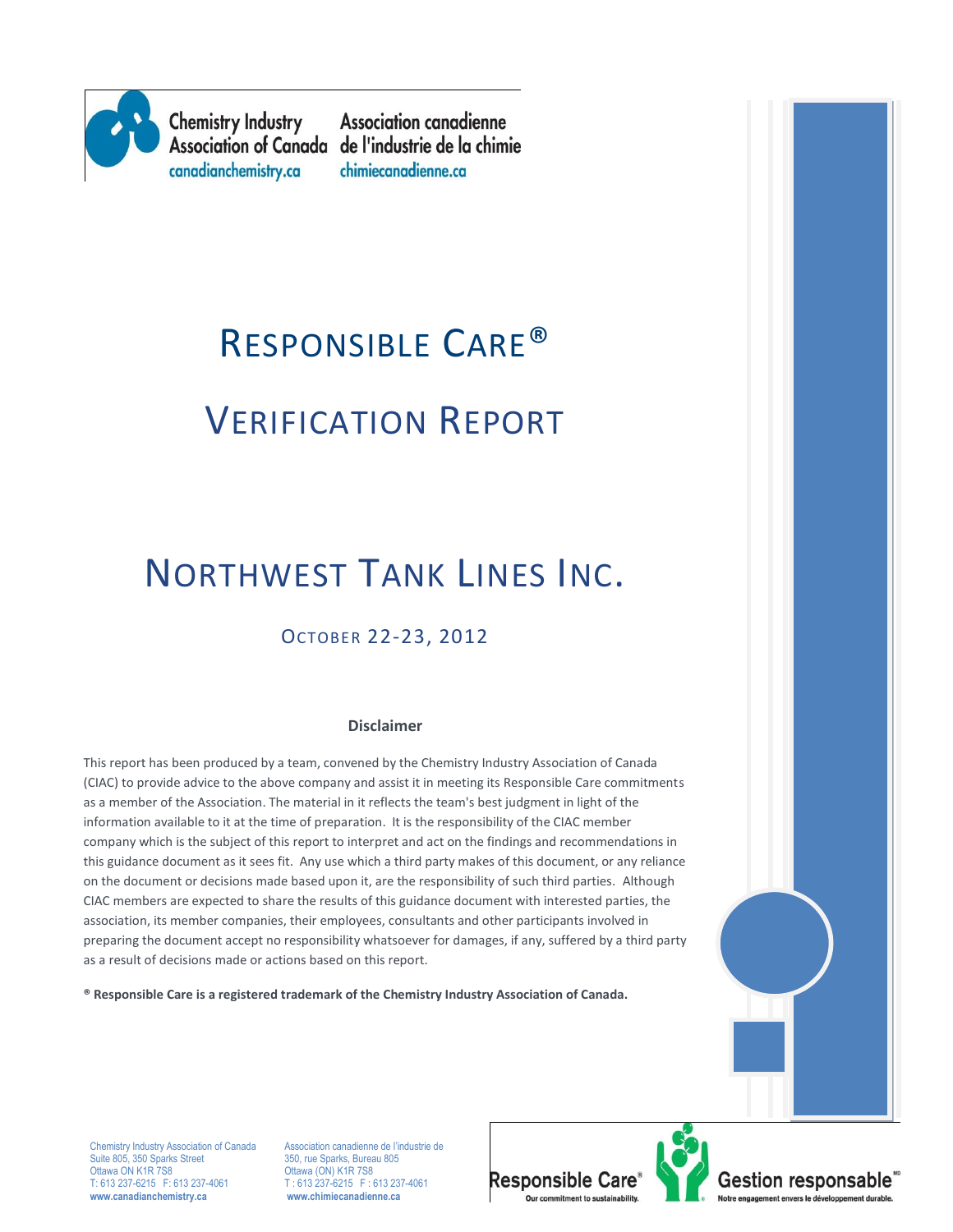# EXECUTIVE SUMMARY

This report documents the observations and conclusions of the independent verification team tasked with conducting a Responsible Care Verification of Northwest Tank Lines Inc. The verification was undertaken on October 22-23, 2012 and included team visits to the Langley, British Columbia headquarters. The visit was supplemented by a tour of a tank maintenance facility, a truck parking facility and a tank cleaning facility in the Langley area. Information was gained from interviews and inspections at these sites. A telephone interview was also conducted with a customer of the company. This verification was conducted by a two-person team assisted by a local community representative from Langley. This was the second Responsible Care verification completed for Northwest Tank Lines Inc. The last verification was completed on September 22 – 24, 2008.

As a result of the examination conducted, the verification team is of the opinion that the Responsible Care Ethic and Principles for Sustainability are guiding company decisions and actions, and that a selfhealing management system is in place to drive continual improvement. The team believes that the company is capable of responding to the range of Findings Requiring Action identified during the verification - summarized below and discussed in detail in the report. The verification is complete and no further involvement is required by the verification team.

Claude Bourdon Verification Team Leader

Signed: C. Bourdon **Date: January 30, 2013** 

For more information on this or a previous Responsible Care Verification Report, please contact your local company site or the company's overall Responsible Care coordinator:

Trula Normandeau, 604-856-6666 ext. 303, [trula@nwtl.ca](mailto:trula@nwtl.ca)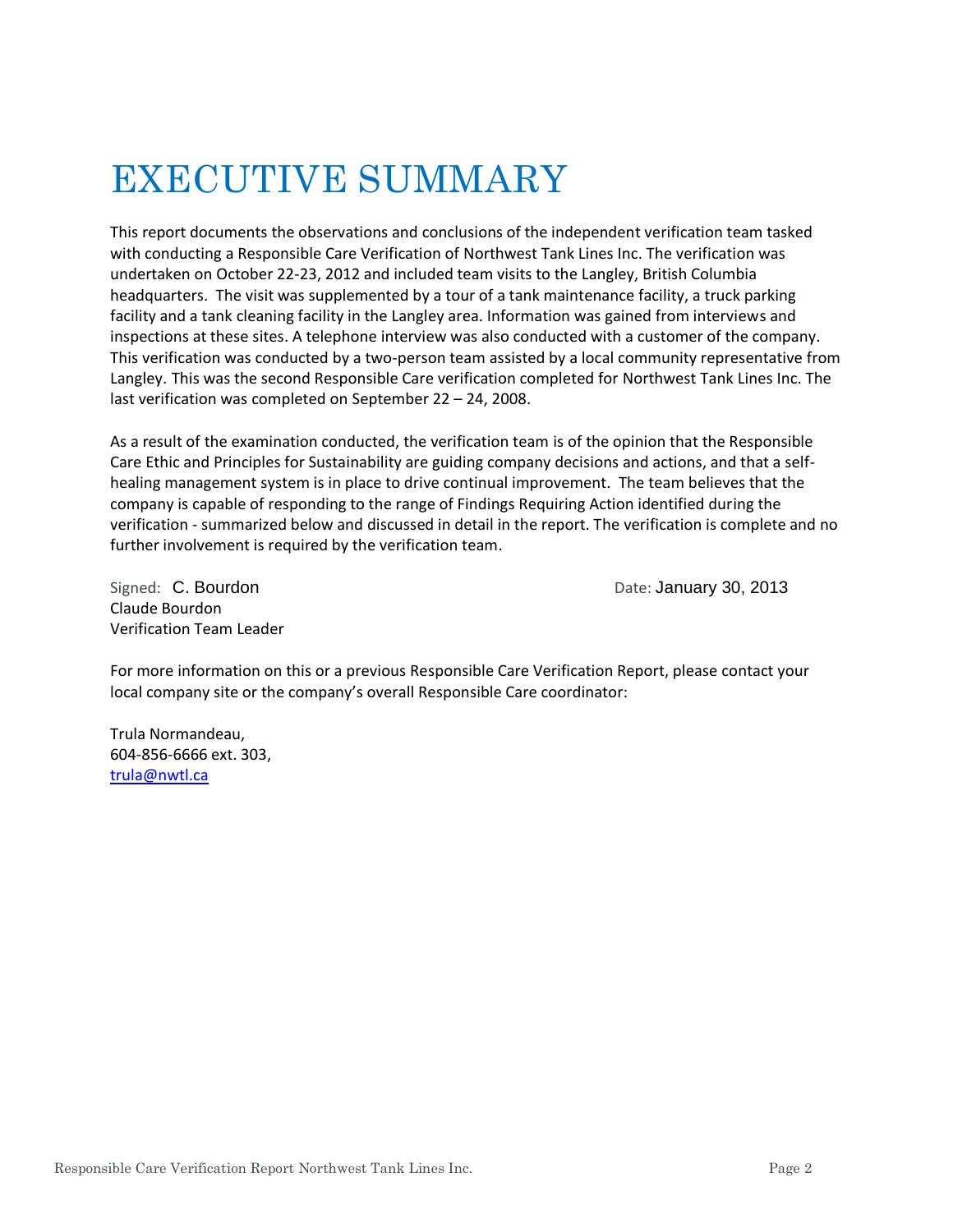### SUMMARY OF VERIFICATION TEAM OBSERVATIONS

The verification team identified three Findings Requiring Action.

#### **Findings Requiring Action**

- 1. It is a Finding Requiring Action to document in the Northwest Tank Lines' Health Safety and Environmental management system (i.e. in elements 2.1 and 4.3) the requirement to undertake the existing processes for assessment of suppliers and customers.
- 2. It is a Finding Requiring Action to have a documented process to communicate risk to immediate neighbours at company-operated facilities (even if there is no off-site risk), and to ensure that risk communication to immediate neighbours is done at third party service providers, where it is determined that there is off-site risk. This will require that risk assessments are carried out in order to determine what needs to be communicated at company-operated facilities, and if risk communication is necessary at third party service providers. These requirements are based on TransCAER elements 1.3 and 1.4 of the Responsible Care Partners Model.
- 3. It is a Finding Requiring Action to document and implement in the management system a formal internal assessment or audit process that confirms Responsible Care is in place. This requirement is included in element 6.2 of the company's Management System. This assessment along with a continually maintained Partner's model cross reference would provide support for the signing of the annual attestation.

#### **Works in Progress**

- 1. To complete the Safety Manual that is currently in progress. Pull together all Health, Safety, Environmental and Security policies and procedures that apply across the organization. The key aspects of safety and environmental that apply to drivers are in the Drivers Manual.
- 2. Continue to investigate the introduction of a wellness program in 2013, particularly with drivers in mind.

#### **Successful Practices**

- 1. Incident/accident investigation and tracking to completion.
- 2. The inclusion of tractor hydraulic hoses in their hose test program.
- 3. Electronic rollover prevention (this add-on is not standard tractor equipment)
- 4. Senior executive sign off on each incident/accident investigation.

#### **Improvement Opportunities**

Northwest Tank Lines is generally meeting expectations in the communication and promotion of responsible Care, by name, the team believes that there are a number of opportunities to strengthen the company's commitment to this core principle. Examples include the following next 7 improvement opportunities:

- 1. Consider posting of verification reports on the company website (internal and external) and/or to refer people to the CIAC website.
- 2. Include in current customer appreciation letter Responsible Care info.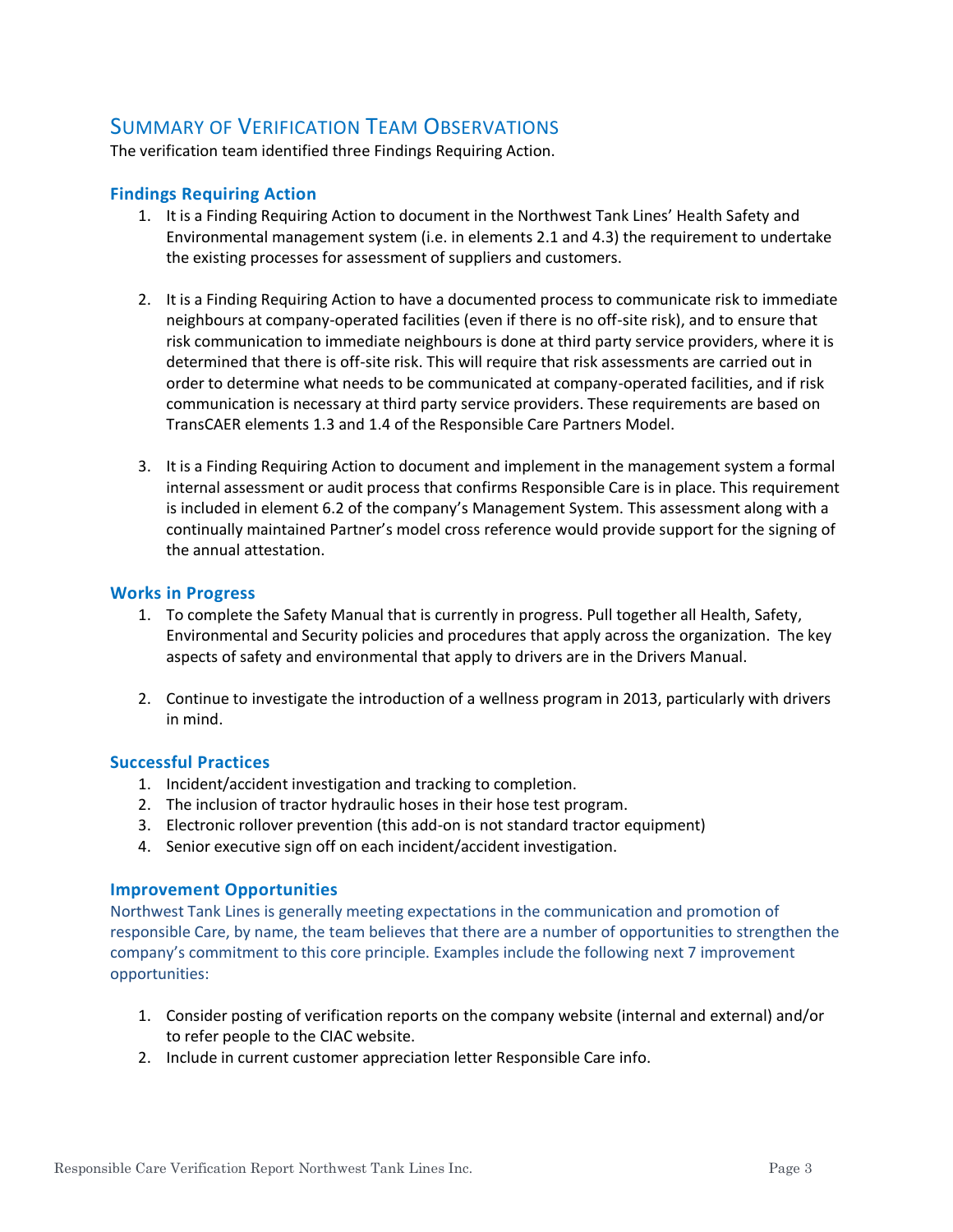- 3. Consider providing Responsible Care training for all maintenance and tanker interior wash facilities employees.
- 4. Consider adding additional content to the Responsible Care component of job descriptions.
- 5. Consider adding or renaming a regular/recurring Responsible Care section in the Spirit newsletter.
- 6. Consider implementing a formal annual Responsible Care refresher to supplement safety meeting RC discussions.
- 7. Consider including a reference to Responsible Care in the text of the Policy Statement, Safety Policy, Security Policy and Environmental Policy (beyond the Responsible Care logo).
- 8. Ensure tracking matrix includes full description of actions implemented to address the findings requiring actions.
- 9. Update supplier self-assessment to include compliance with regulations, i.e. WHMIS requirements to labeling waste or tanker residue. Include a requirement to conduct follow-up site visits to confirm compliance to federal and provincial regulations.
- 10. Consider expanding across the company the issuing of gift certificate to drivers when they report potential unsafe conditions at shippers and receivers as was done in Calgary for a driver.
- 11. Consider discussing with CIAC how to get more peer integration between Partner members in the west as there are few Partners peers in the west.
- 12. Ensure that the annual Responsible Care attestation is signed by the most senior company executive.
- 13. Consider adding debriefing in the corporate ER plan as a component of all emergency response plan exercises and incidents including actual incidents and test conducted by contracted ER service providers.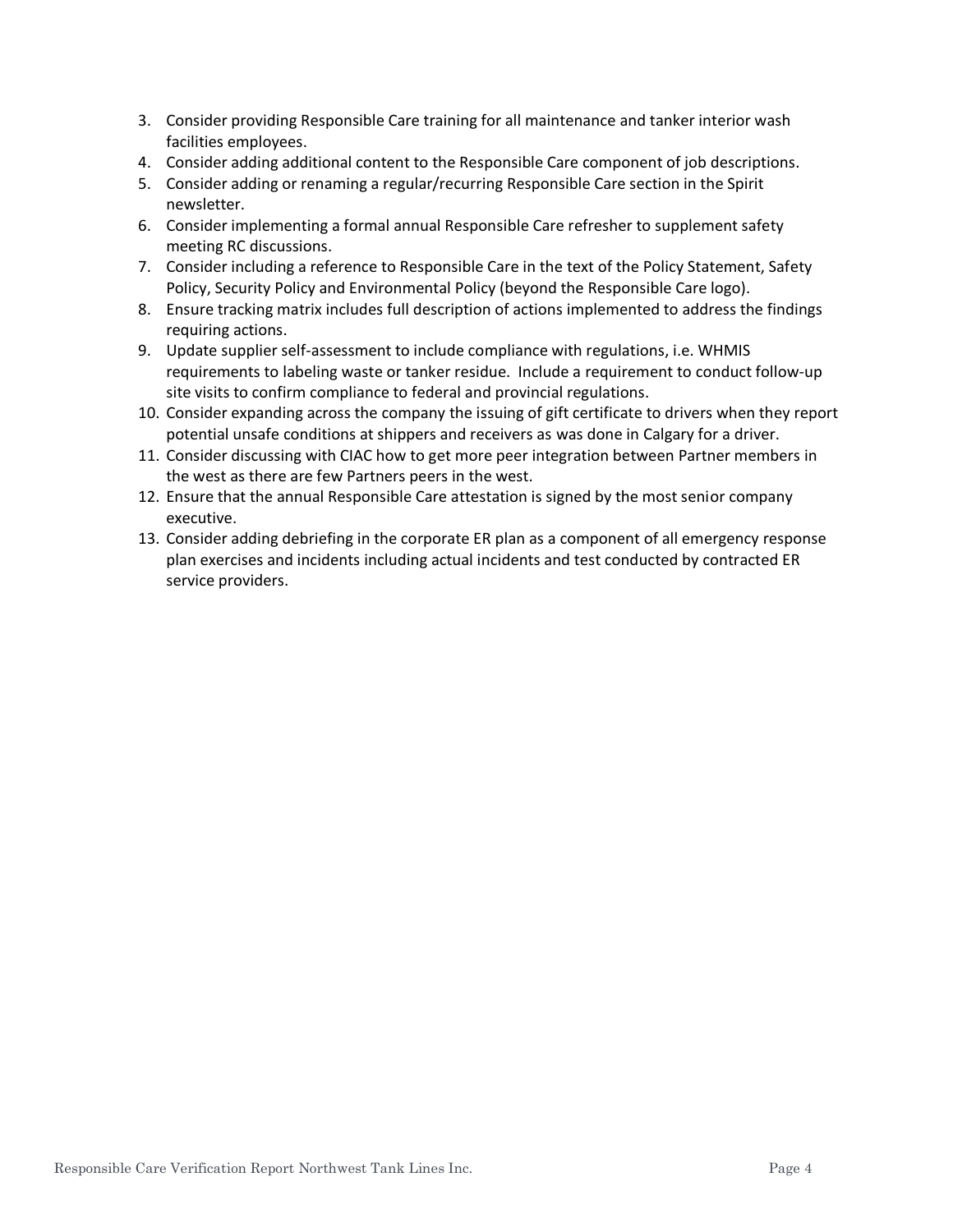# 1. INTRODUCTION

## 1.1 About Responsible Care Verification

As a member of the Chemistry Industry Association of Canada (CIAC), the most senior executive responsible for Northwest Tank Lines Inc. attests annually to CIAC and its peers that the company's operations conform to the expectations contained in the Responsible Care Commitments and are guided by Responsible Care Ethic and Principles for Sustainability.

#### *The Responsible Care® Ethic and Principles for Sustainability*

*We are committed to do the right thing, and be seen to do the right thing.*

*We dedicate ourselves, our technology and our business practices to sustainability - the betterment of society, the environment and the economy. The principles of Responsible Care® are key to our business success, and compel us to*:

- work for the improvement of people's lives and the environment, while striving to do no harm;
- be accountable and responsive to the public, especially our local communities, who have the right to understand the risks and benefits of what we do;
- take preventative action to protect health and the environment;
- innovate for safer products and processes that conserve resources and provide enhanced value;
- engage with our business partners to ensure the stewardship and security of our products, services and raw materials throughout their life-cycles;
- understand and meet expectations for social responsibility;
- work with all stakeholders for public policy and standards that enhance sustainability, act to advance legal requirements and meet or exceed their letter and spirit;
- promote awareness of Responsible Care, and inspire others to commit to these principles.

As an element of this commitment to Responsible Care, Northwest Tank Lines Inc. must, every three years, participate in an external verification intended to:

- 1. Provide the Executive Contact with an external perspective when assessing if the company is indeed meeting the intent of the Responsible Care Commitments, along with advice on areas that may require attention;
- 2. Identify opportunities for assisting the company when benchmarking its own practices and performance against those of its peers, thus supporting continual improvement;
- 3. Contribute to the credibility of Responsible Care amongst company personnel and stakeholders, as well as the stakeholders of the broader industry;
- 4. Identify successful company practices that can be promoted to peers in the CIAC membership; and
- 5. Support the identification of areas of common weakness so that collective tools and guidance can be developed to improve performance in those areas across the CIAC membership.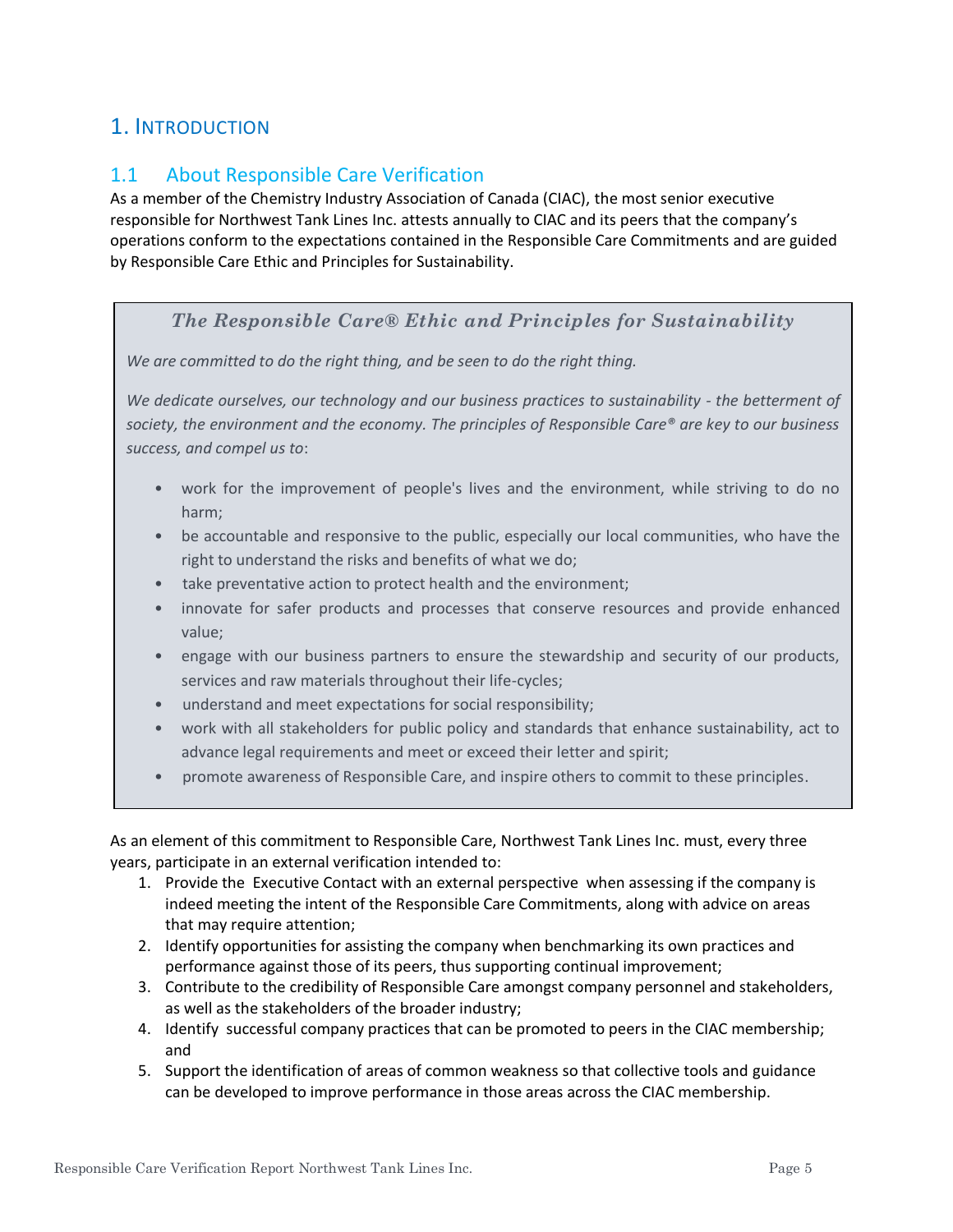Verification is conducted according to a common protocol, developed by the association's members and others, including several critics of the chemical industry. The verification is conducted by a team consisting of:

- A knowledgeable industry expert with experience in Responsible Care;
- A representative of the public at large (usually with a public interest background and with experience in Responsible Care gained from serving on the CIAC's National Advisory Panel) and
- One or more representatives of the local communities where the company's facilities are located.

Once completed, the Verification Report is made publicly available through the CIAC website [\(www.canadianchemistry.ca\)](http://www.canadianchemistry.ca/). Northwest Tank Lines Inc. is also expected to share the report with interested persons in its communities and other stakeholders as part of its ongoing dialogue processes.

Additional information on Responsible Care and / or the verification process can be found at the CIAC website [www.canadianchemistry.ca,](http://www.canadianchemistry.ca/) or by contacting the Responsible Care staff at CIAC at [glaurin@canadianchemistry.ca](mailto:glaurin@canadianchemistry.ca) or (613) 237-6215, extension 233.

#### 1.2 About Northwest Tank Lines Inc.

Northwest Tank Lines Inc. had its origins in Vancouver in 1955 as Intercity Express Ltd and after acquisition and expansions became Northwest Tank lines in 2000. NORTHWEST TANK LINES provides bulk truck transportation services for natural gas liquids, chemicals for the pulp and paper industry, mining industry, and agricultural fertilizing feedstock industry. There are 26 staff employees and approximately 120 drivers. The Canadian head offices and administration is located in Langley, British Columbia, Canada with operations in British Columbia and Alberta, Canada. They are members of the Chemistry Industry Association of Canada (CIAC), National Tank Truck Carriers, Liquid Petroleum Emergency Response Corporation, Customs-Trade Partnership Against Terrorism (C-TPAT), Partners in Border Protection (PIP).

For additional information visit Northwest Tank Lines Inc. at: www.northwesttanklines.com

#### 1.3 About This Verification

The verification of Northwest Tank Lines Inc. was conducted on October 22-23, 2012 and included team visits to the Langley, BC Head office, a maintenance service provider, an interior tanker wash service provider and an interview with a customer in the pulp and paper industry. During the course of the verification, the team had the opportunity to interact with a wide range of company personnel. Attachment 2 contains a list of those individuals interviewed and their affiliations.

This was the second verification exercise completed for Northwest Tank Lines Inc. The last verification was completed in September 2008. The verification team was comprised of the following individuals.

| <b>Name</b>    | <b>Affiliation</b>              | <b>Representing</b>             |
|----------------|---------------------------------|---------------------------------|
| Claude Bourdon | CIAC - Industry Consultant      | Team Leader                     |
| David Powell   | <b>CIAC - Public Consultant</b> | Public-At-Large Verifier        |
| Jim McGregor   | <b>Resident of Langley</b>      | <b>Community Representative</b> |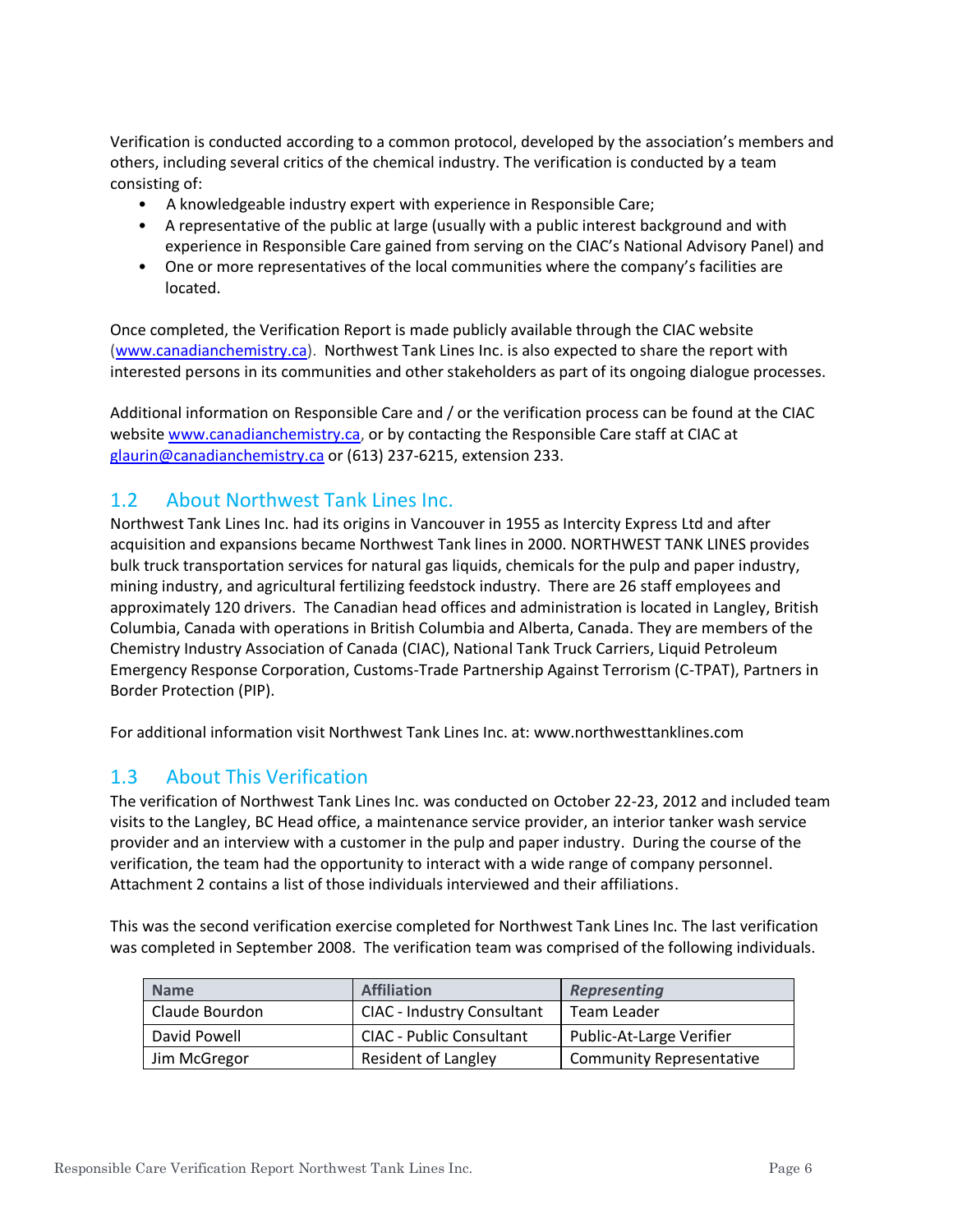# 2. TEAM OBSERVATIONS CONCERNING THE RESPONSIBLE CARE COMMITMENTS (CODES AND BENCHMARK AND COLLECTIVE EXPECTATIONS)

During the verification of Northwest Tank Lines Inc., the verification team looked for evidence that the company was addressing the expectations documented in the Responsible Care Commitments (41 code elements plus benchmark and collective expectations) in the Transportation Partner Model.

In communicating its observations, the verification team will make repeated reference to the following categories of observations:

- 1. **Findings Requiring Action** document instances where the verification team observes specific company actions (or the absence of company actions) which are inconsistent with the detailed codes and benchmark and collective expectations contained in the Responsible Care Commitments. Where possible, the verification team will communicate, based on their experience and judgment, why it is inconsistent and how the observation relates back to a possible gap in the expected management system and / or the ethic and principles underpinning company actions. The team may also provide advice on how the situation might be responded to.
- 2. **Works in Progress** document instances where the verification team has observed the company selfinitiating actions in response to identified gaps and deficiency arising from other internal or external audit and review activities, or where the company has self-initiated important improvement opportunities.
- 3. **Successful Practices** document instances where the team believes the company has taken actions that strongly support sustained excellence in performance, and which should be communicated throughout the CIAC membership.
- 4. **Improvement opportunities** identify instances where the verification team has observed company actions and decision making as being largely consistent with the expectations detailed in the Responsible Care Commitments, but for which the team is of the opinion that the company could support further improvement by considering alternate or additional benchmarks when undertaking its planning and decision making.

The verification team's observations of how the company has addressed the Responsible Care Commitments are as follows:

#### 2.1 Follow up of Findings in Last Verification Report.

The team reviewed how the company addressed the findings requiring action and opportunities for improvement cited by the previous verification team in their report to the company.

The last report was shared with employees, customers and membership associations. This was accomplished via meetings, emails, letters and newsletters articles and publications,

All Findings Requiring Action were reviewed and completed. An action plan matrix is used to track OFIs to completion. These FRAs/OFIs reviews and actions are reported to senior management. New procedures were developed or updated as required. Action plan tracking has been included in job descriptions.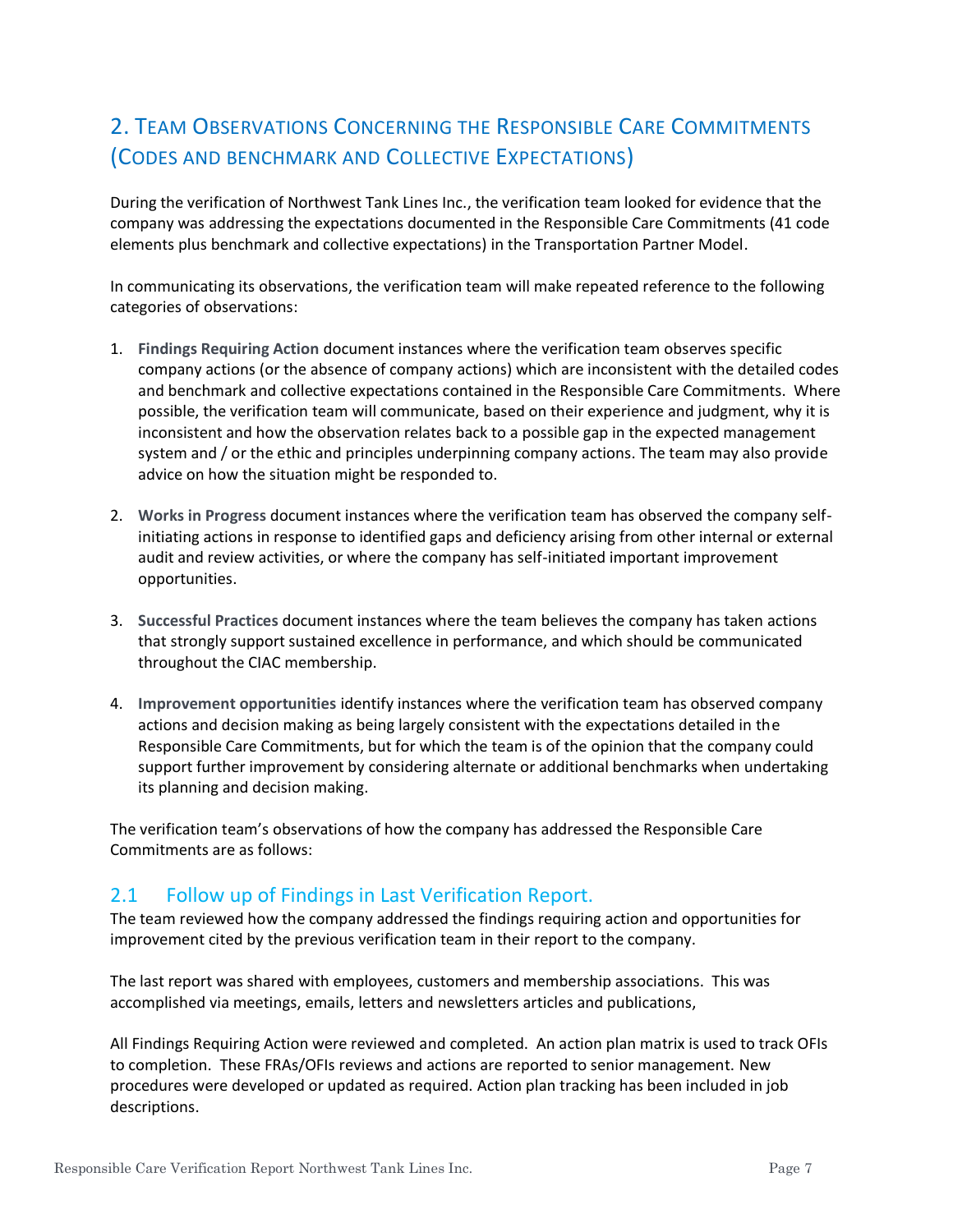The team is of the opinion that code expectations in this area are being appropriately addressed.

#### *Improvement Opportunities*

- Consider posting of verification reports on the company website (internal and external) and/or to refer people to the CIAC website.
- Ensure tracking matrix includes full description of actions implemented to address the findings requiring actions.

### 2.2 Response to incidents and Concerns since the Last Verification

Since the way in which unplanned situations are handled shows the influence of the Responsible Care ethic and responsiveness of the management system, the team looked at the issues, incidents and concerns that have arisen since the last verification and how the company has handled them. Some of these may be covered under individual topics below, as noted.

Northwest Tank Lines Inc. has a comprehensive process for the investigation of incidents and accidents to completion. This includes reporting, root cause analysis and communication of results as training/alerting opportunities back to the workforce. All issues are discussed at the recurring Monday morning operations meeting and the Friday HS&E meeting. Incidents are communicated to employees via "TMW" (transportation software). Driver safety meetings are held quarterly as well as driver "tailgate" meetings on the road. All incident/accidents are reviewed by senior management.

The dislocation policy was discussed and clarified as referring to the need to follow up with anyone affected by Northwest Tank Lines regarding incidents, damage to property, compensation.

The team is of the opinion that the company is meeting the relevant Responsible Care expectations in this regard.

#### *Successful Practice*

• Incident/accident investigation and tracking to completion.

#### 2.3 Performance Measures

The 'check' step of a management system is the part that shows the effectiveness of the system, and a key question is: "What does the company check as its indicator of performance.

Northwest Tank Lines Inc. has the necessary source data available to compile performance measures in those areas as defined by the CIAC for Transportation Partners (i.e., accidents/incidents/ crashes, injuries, roadside inspections, and TransCAER public events) that is compiled into a detailed report including the tracking of near misses. All incidents/accidents are discussed at the regular Monday operations meeting and Friday HS&E meetings. The transportation software TMW produces a daily critical performance report. Drivers are now on electronic E-log for recording on/off driving duty. Due for implementation in 2013 will be the TMW incident/accident tracking and reporting module,TMW maintenance module and the flagging of Responsible Care refresher training.

Their analysis showed an increase in incidents in 2011, but this was explained as due to the inclusion of additional tracking categories. They can now look for trends on a wider range of types of incident.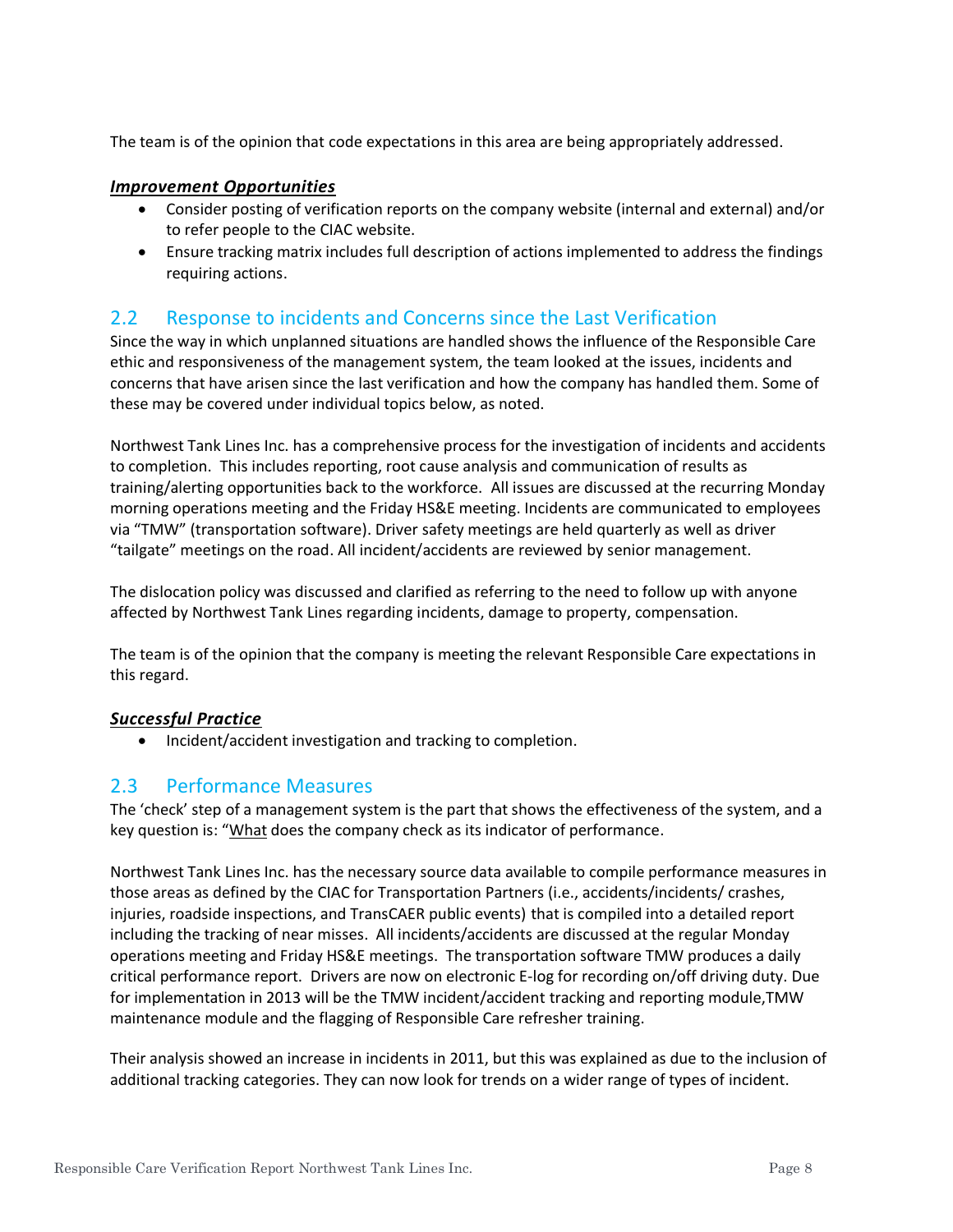The Marsh Canada external safety evaluation and benchmark, which was listed as a best practice in the 2008 In-Place verification is no longer in use. This benchmark is not provided by their current insurance provider. Performance against overall company goals are monitored by the Executive Committee at their quarterly meetings. Individual employee goals are monitored at formal mid-year and year end reviews.

External audits are routinely carried out in accordance with government, industry and insurance requirements. Driver/carrier Provincial profiles are obtained, reviewed and acted on.

Cargo losses including spill/drips and security incidents are reported and tracked.

Internal policy audits/reviews provide assurance that what is stated as being done does reflect what occurs.

Performance is communicated through documented reports, employee meetings, TMW safety alerts, and, through the company's "Spirit" newsletter.

The team is of the opinion that Management systems are in place within Northwest Tank Lines Inc. to comply with code expectation in this area.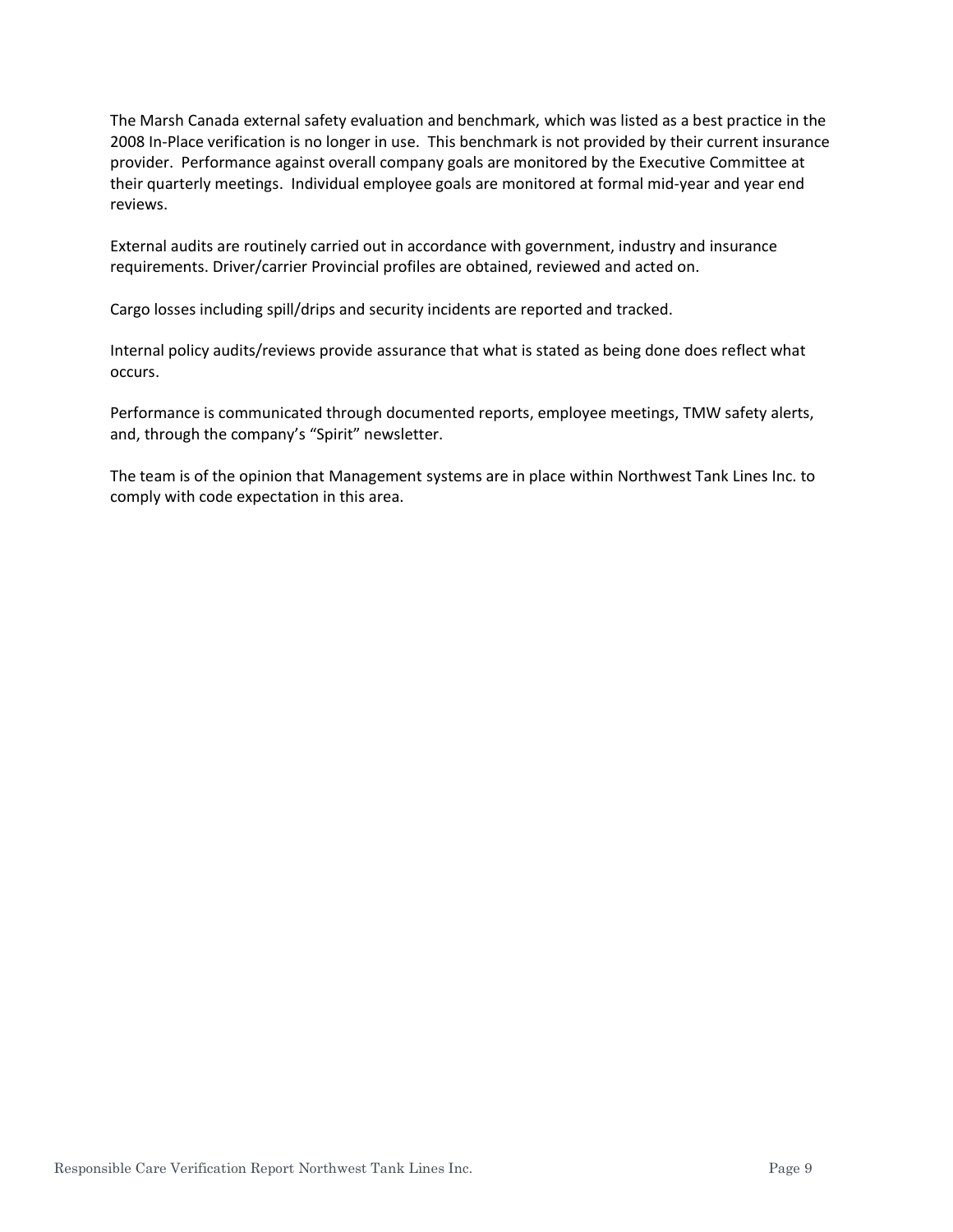# 3. TEAM OBSERVATIONS CONCERNING SPECIFIC MANAGEMENT SYSTEM

# 3.1 Operations Safety

The team looked at how the hazards and risks from potential incidents are identified and controlled throughout the company's operations, including awareness and understanding of the methods used for assessment and the techniques for hazard control, and how these are applied and kept current.

There is a detailed Safety Policy and a comprehensively documented management system in place, which clearly describes how activities are implemented in accordance with a plan-do-check-act continual performance improvement cycle. The management system is subject to an annual review of its effectiveness. A series of specific procedures have been developed in support of the overall management system.

A tracking system is in place to address action items from Executive Committee meetings and Responsible Care implementation activities to ensure timely completion.

Drivers are required to attend a 2 day training and orientation that includes a full review of the driver manual which includes Responsible Care training. There are training modules for specific products. Some training is done by customers at customer facilities. Many of the training modules include an examination component.

Driver trainers known as "road warriors"do "ride alongs" to provide training and monitor of performance in BC and Alberta. They use Transportation of Dangerous Goods inspection forms for their safety reviews. These maintenance spot checks are carried out throughout the operations 5 days a week. The CEO of the Northwest Tank Lines also does numerous ride-alongs. This is his opportunity to promote Responsible Care, his safety vision and to have meaningful interaction with the employees of the company.

TMW is used to track/flag annual or other training requirements. Monday morning meetings are held to discuss all operation and safety incidents which are tracked to conclusion. Friday meetings are exclusively reserved for HS&E issues. There were 10 safety objectives identified for 2012.

Preventative maintenance schedules for tractors and tanker maintenance, repair and inspections are managed through TMW – the company transportation computer software. Due dates are flagged and reports are generated to schedule equipment for the mandatory testing, inspection and maintenance protocols. Owner/operator owned equipment is managed in the same manner. This maintenance work is outsourced to certified maintenance contractors. Tractor and tanker equipment suppliers report that the Northwest Tank Lines maintains one of the newer tractor and tanker fleet. MSDSs are managed at the local level in binders.

There is no Joint Health and Safety Committee but driver safety meetings are held quarterly with detailed minutes and action plans in place to address issues. Interviews with a long term driver indicated that there was satisfaction with the efforts of the company to resolve issues. Incident Investigation is completed by the health, safety and environmental department using a thorough incident investigation procedure, action plan and final closing of the issue.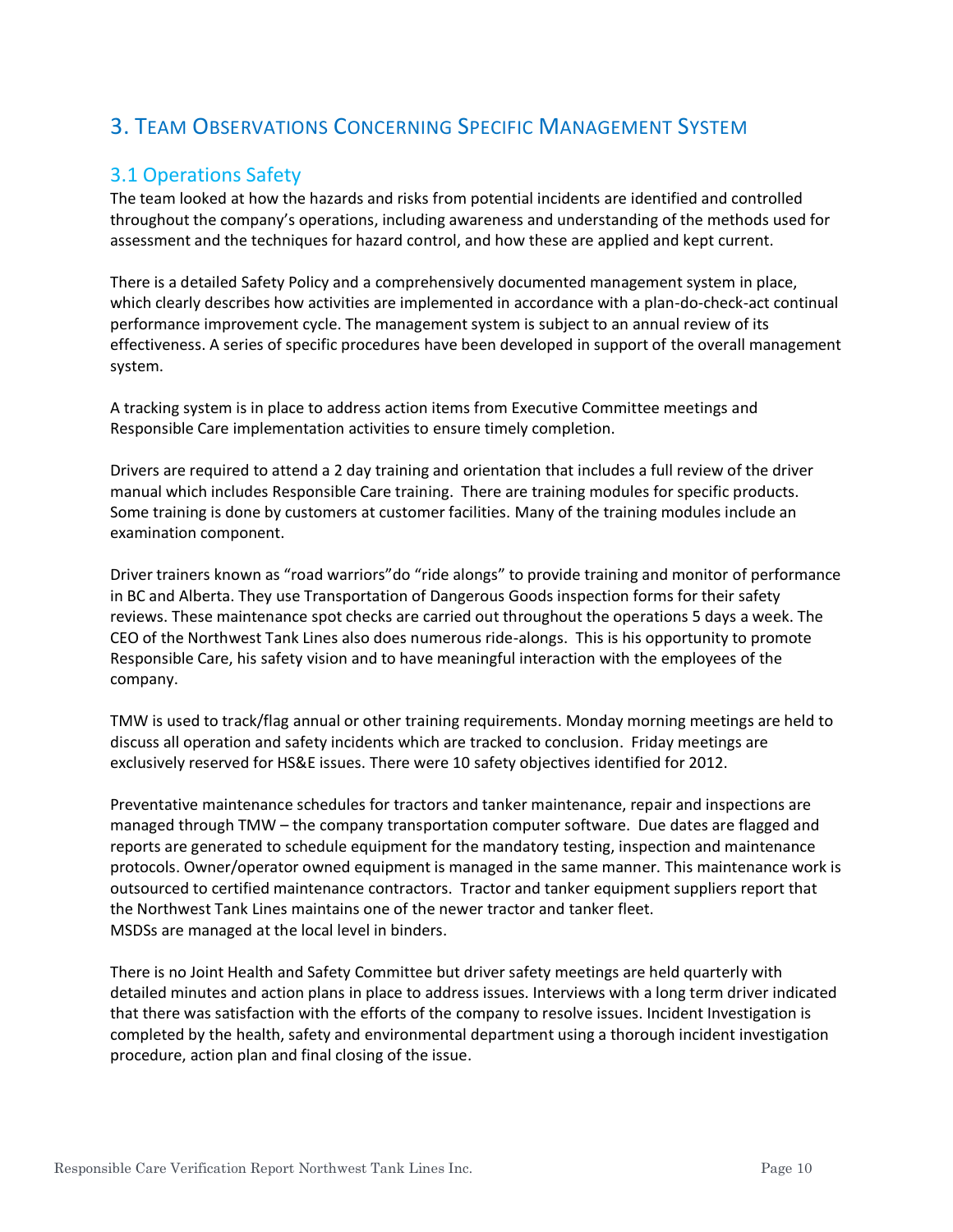The company uses its newsletter, "Spirit" to communicate safe operations and other information to its stakeholders.

The team is of the opinion that code expectations in this area are being appropriately addressed.

#### *Works in Progress*

- To complete the Safety Manual that is currently in progress. Pull together all Health, Safety, Environmental and Security policies and procedures that apply across the organization. The key aspects of safety and environment that apply to drivers are in the Drivers Manual.
- Continue to investigate the introduction of a wellness program in 2013, particularly with drivers in mind.

#### *Successful Practice*

- The inclusion of tractor hydraulic hoses in their hose test program.
- Electronic rollover prevention (this add-on is not standard tractor equipment)

#### 3.2 Supply Partner Assessments

The team looked at how customers, suppliers, carriers, contractors, etc. are assessed, selected and measured for their performance with respect to meeting the Responsible Care expectations of the company.

NWTL outsources all tractor and tanker maintenance requirements. It also outsources interior and exterior tanker cleaning. A self-assessment process is in place to review the environment, health and safety aspects of suppliers (tires), service providers (tanker cleaning) and emergency response services. Meetings and inspections with these suppliers/facilities occur regularly. There are no other contractors associated with the company's transportation operation.

Purchase of new tractors and tankers is in compliance with EPA 2010 and EPA 2013 standards. Specifications for new equipment are developed for the suppliers and senior company drivers are included in the review of these specification.

A new business template is complete for new customer and/or product. A HS&E site visit is conducted prior to accepting contracts with new customers for the transportation of their products, those customers' operations are reviewed with respect to associated risks (e.g., loading/unloading facilities, product hazards, etc.). Customers' environmental, health and safety compliance is monitored by company drivers on a day to day basis, as pick-up and delivery activities take place. A file is kept on business that has been turned down in the past due to unsuitable risk conditions. Senior executive(s) visit key customers annually.

It was evident during a customer interview that Northwest Tank Lines is considered an excellent transportation provider. Responsible care information had been provided and discussed several times during the course of business. Procedures were in place and site visits had been conducted. The customer stated "we select our suppliers very carefully, always looking for the best service provider". The customer confirmed that they were paying a premium for the level of expertise and the equipment provided for their business.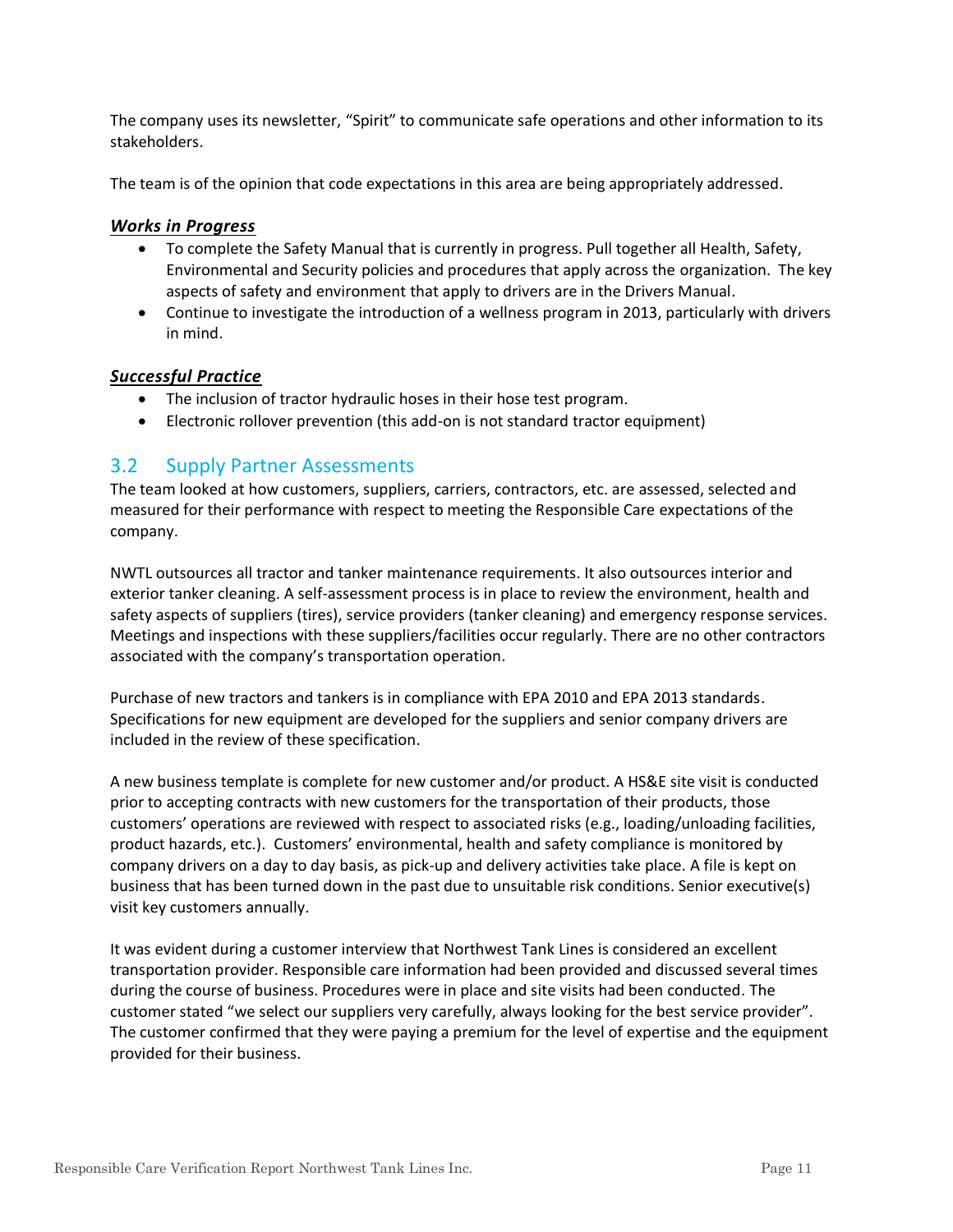A significant percentage of company drivers are contracted owner operators. These owner/operators are subject to the same equipment and maintenance standards, and environment, health and safety expectations, training requirements and performance standards as company employees/drivers. The team is of the opinion that the code expectations in this area are being appropriately addressed with the exceptions listed below in section 4.2 - the DO Step.

#### *Improvement Opportunity*

- Update supplier self-assessment to include compliance with regulations, i.e. WHMIS requirements to label waste or tanker residue. Include a requirement to conduct follow-up site visits to confirm compliance to federal and provincial regulations.
- Consider expanding across the company the issuing of gift certificate to drivers when they report potential unsafe conditions at shippers and receivers as was done in Calgary for a driver.
- Include in current customer appreciation letter Responsible Care info.
- Consider providing Responsible Care training for all maintenance and tanker interior wash facilities.

#### 3.3 Environmental Protection & Resource Conservation

The team looked at the company's plans for reducing emissions from the operation of transportation equipment.

The company has made a commitment to reducing emissions and wastes through its policy of procuring only the most environmentally efficient vehicles available, and maintaining them to the highest standards.

Recycling of tires, oil, lubricants is included as part of their supplier expectation. Recycling occurs across the company from paper to tankers. Tire suppliers/tire selection and use are an important consideration for Northwest Tank Lines as this affects fuel consumption and efficiency.

There is no tanker residue return program to customers. Company policy is to deliver complete loads to its customers and minimize the residue that remains when tankers go for washing and cleaning.

Emissions which may impact the environment are primarily related to the operation of diesel powered tractor/trailer units (e.g., fuel, lubricants, exhaust gases/particulates, etc.). Industry wide studies by the National Tank Truck Carriers Association are regularly monitored for the latest information on emissions. The manufacturers/suppliers of these tractors are continually working to increase efficiencies and reduce emissions.

The fleet operates at a reduce speed of 105 km per hour – to increase efficiency and reduce emissions. New satellite capability will allow for the collection of improper speed and cornering performance. All tractor/tankers carry complete spills kits for use in the event of a release of liquids into the environment.

Other than used lubricants and oils, that are recycled, the company's primary waste stream is related to the cleaning of the interior of tankers. A majority of tankers are in dedicated service and only require periodic cleaning for maintenance/service or product change.

The team is of the opinion that the code expectations in this area are being appropriately addressed.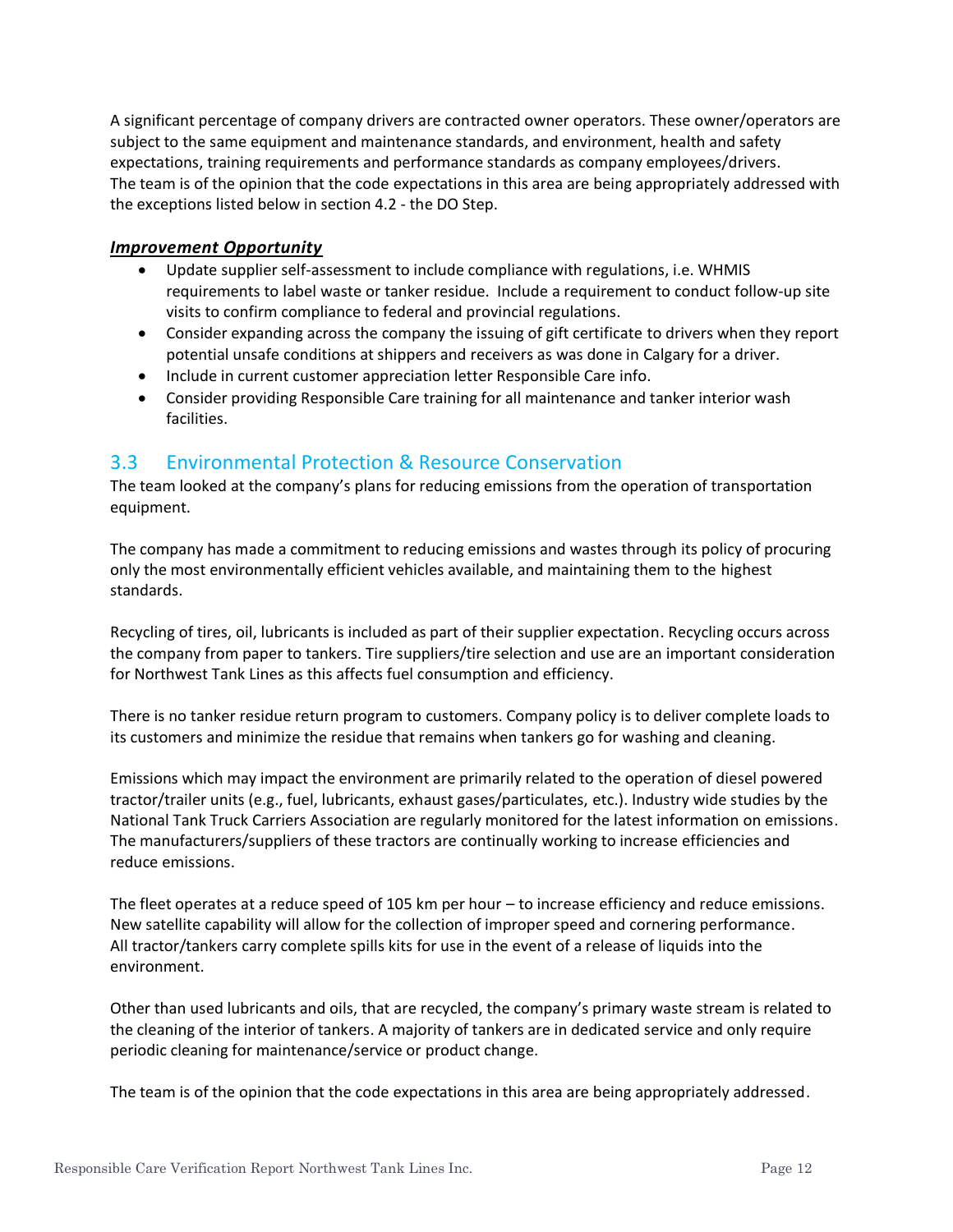#### 3.4 Security

The team looked at how the company assesses and manages potential security threats to personnel, facilities, equipment, etc. throughout its entire transportation system (e.g., yards, terminals, routes, storage locations, etc.)

The company's security risks are primarily related to the potential for loss of control of cargos while in transit or while vehicles are located at parking facilities.

The company has a detailed security plan and has completed its annual review. Training for drivers, office and IT staff has been provided and recorded.

Customs-Trade Partnership Against Terrorism (C-TPAT), Partners in Border Protection (PIP) requirements are regularly reviewed and updated. Drivers travelling to/from the USA have photo identification. Specific routes have been developed to ensure correct movement in and out of shippers and receivers location.

Yards are fully fenced, locked and have remote video monitoring.

Tankers have security seals on discharge valves. Drivers on a trip requiring breaks must do so at well-lit truck stops with full view of their units. Driver panic buttons are in each tractor sending the signal to dispatch.

The company's incident investigation process addresses security incidents, where root cause and action required preventing recurrence is addressed. All security incidents are required to be reported. Northwest Tank Lines' IT service provider reviews computer systems annually to identify potential security issues and have implemented security controls to protect information systems. This outsourced IT management group does a computer information systems back-up daily.

The team is of the opinion that the code expectations in this area are being appropriately addressed.

# 3.5 Emergency Management & Response/TransCAER Outreach

The team looked at the company's management system for ensuring appropriate preparedness and response to emergencies throughout the entire transportation system (e.g., yards, terminals, routes, storage locations, etc.), including involvement with local emergency services and other mutual aid processes.

Northwest Tank Lines' environmental policy commits the company to the preservation and protection of the environment. They have been involved in TransCAER activity since 1988.

The company transports products under emergency response approved plans (ERAP) and has contracts with Quantum Murray and Zurch Spill Center to respond to emergencies. Northwest Tank Lines was a long term service provider for emergency response but has since decided to leave this service sector and concentrate on their core expertise. Drivers have been trained on specific ERAP products and have signed off on this training.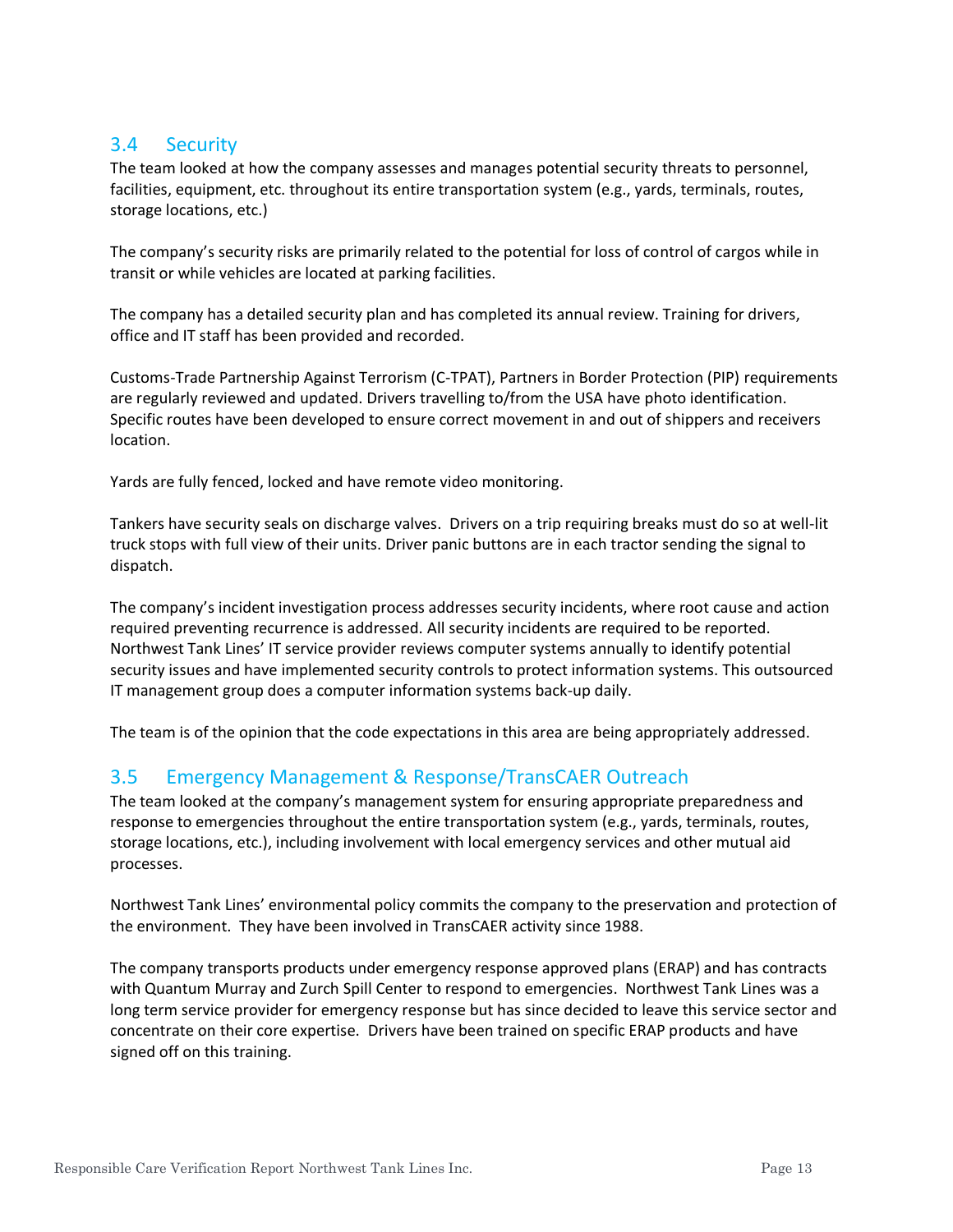Northwest tank Lines participates in Hazmat and BC TransCAER regional committees meetings in British Columbia. They attend TransCAER events as both a presenter and a participant throughout the western Provinces. These regions cover the routes along which company vehicles operate. Northwest Tank Lines has participated in 11 TransCAER activities since the last verification until present and are reviewing a list of six potential activities for participation in 2013. The 2012 participation was a four days  $1<sup>st</sup>$  responder exercise.

Northwest Tank Lines has donated a tanker to the Justice Institute for emergency response training purposes.

Route risk identification includes driving and videotaping the complete route.

Participation in public events organized by the above committees provides an opportunity for the company to identify public interests and how the public is represented throughout its area of operations. Through its participation in public TransCAER events the company takes the opportunity to interface with those representatives of the public who are in attendance.

The team is of the opinion that the code expectations in this area are being appropriately addressed with the exceptions listed below in section 4.3 – the CHECK Step.

#### 3.6 Promotion of Responsible Care by Name

Throughout the interview process the team checked for evidence that the Responsible Care ethic was visible and at work in the company, guiding the company's judgment, decisions and actions.

The company uses internal and external communication tools to promote Responsible care (e.g., company website, company information compact disc, the Spirit newsletter, driver meetings process, TransCAER/Responsible Care brochure, magazine ads mentioning Responsible Care commitments, promotional material, business cards with Responsible Care logo.

During the driver Interview it was evident that drivers viewed Responsible Care as a program that guides continuous improvements, helps to promote safer conduct of drivers and support company rules. It helped to change the company for the better, i.e. "to be the best they can be". Responsible Care is understood to the drivers as going "above and beyond". The CIAC Executive Contact(s), CEO and President are well versed in Responsible Care, and actively promote the ethic and principles throughout the company.

Job descriptions that include Responsible Care and performance expectations are in place. It was evident that there is a desire to operate the company in a safe, environmentally sound manner, with all activities done in the spirit of Responsible Care.

The company is small and the organization structure is flat allowing the executive contact to be very involved, day-to-day, in all aspects of this transportation business. There are weekly meetings to review performance indicators.

A Responsible Care orientation package is part of the training for all employees.

Responsible Care refresher training is done through quarterly safety meetings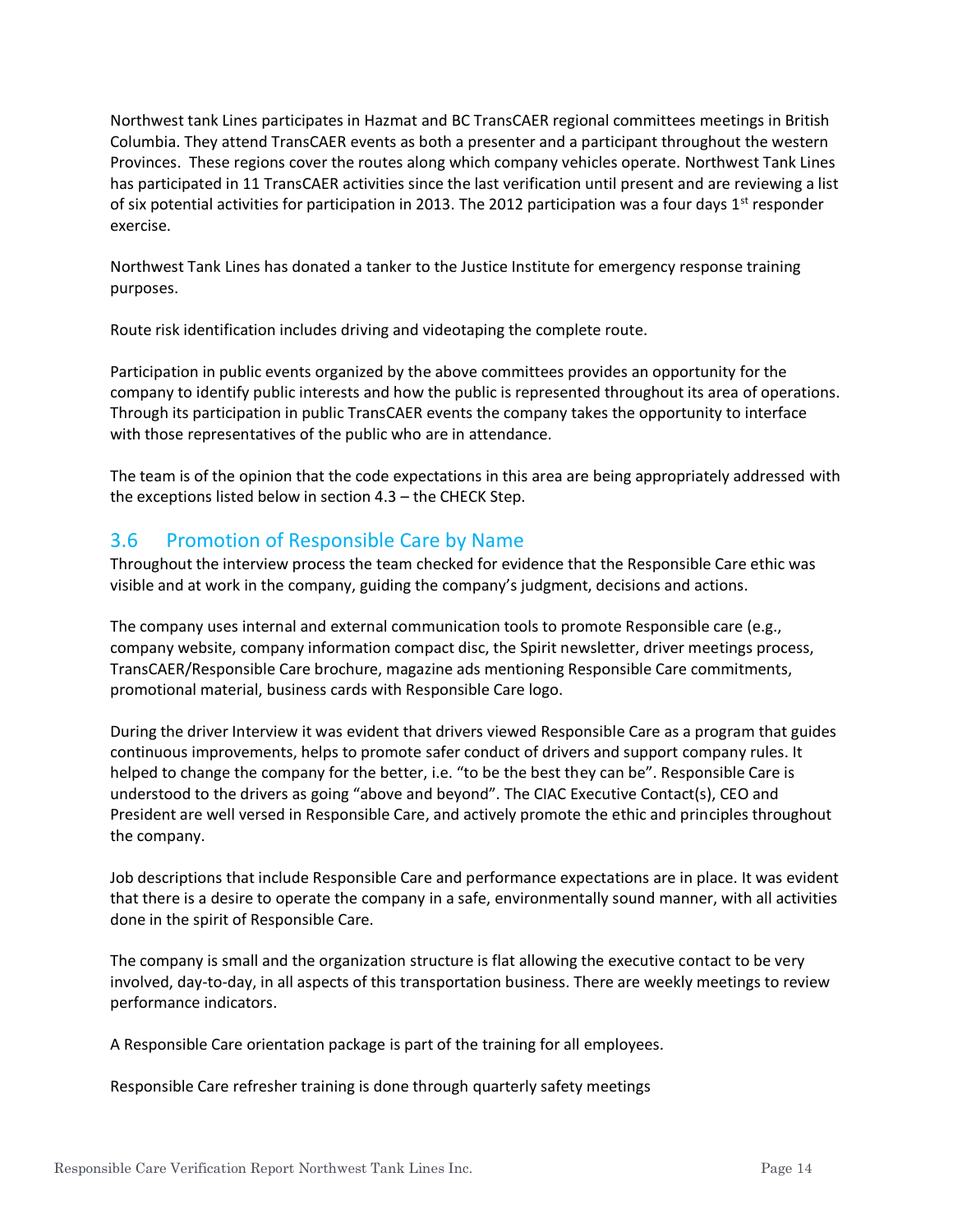The executive(s) contact fully participates in CIAC's Responsible Care Leadership Group meetings as well as regular contact with CIAC executives

The team is of the opinion that the Responsible Care ethic underpins the company's actions and decision making processes.

#### *Improvement Opportunity*

- Consider adding additional content to the Responsible Care component of job descriptions.
- Consider renaming to Responsible Care a specific area in the Spirit newsletter for regular and recurring Responsible Care communications.
- Consider discussing with CIAC how to get more peer integration between Partner members in the west as there are few Partners peers in the west.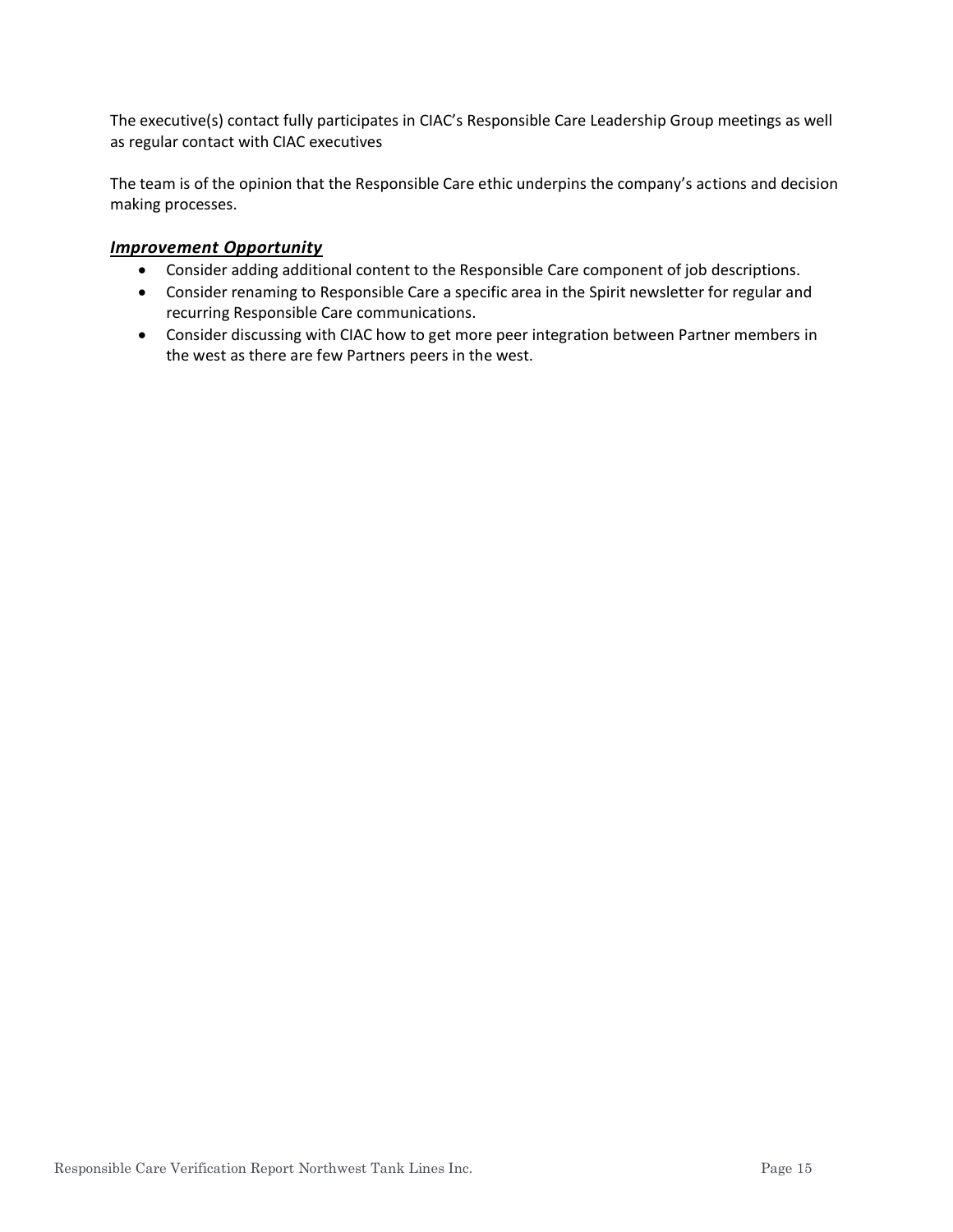# 4. TEAM OBSERVATIONS ON THE COMPANY MANAGEMENT SYSTEM

It is a requirement of Responsible Care that companies have a documented, self-healing management system or systems capable of identifying and responding to deficiencies and otherwise supporting continual improvement across all company business units, functions, and sites and as a framework for implementing the Responsible Care Commitments.

The verification team reviewed Northwest Tank Lines Plan, Do, Check, Act of their management System to those of a self-healing overall management system as discussed in the CIAC Management System Guide. The verification team's related observations to the company management system are as follows: The company developed their management system using CIAC's management system recommendation. It has a documented series of requirements, policies and procedures, compliance and reporting activities in place, which are clearly cross-referenced to the elements of the CIAC Transportation Partners Responsible Care Model.

Northwest Tank Lines' Policy Statement commits its employees to providing customers with safe service and to protect employees, the public and the environment.

The executive committee has identified and set company objective and goals. Job descriptions have fully detailed roles and responsibilities. Individual goals are developed and reviewed with each employee. There is a comprehences driver safety bonus program that rewards drivers quarterly for safe driving performance.

Many of the company's customers are committed to Responsible Care, and by having a network of such customers provides an opportunity to benchmark regarding Responsible Care direction and implementation.

The entire Plan, Do Check and Act management system is very comprehensive and embraces all aspects of their ongoing operations, including Health, Safety, Environmental, Security and Responsible Care. The verification team was impressed by the continued improvements to the overall management system since the previous verification, and the focused effort to achieve this level of improvement.

The team is of the opinion that the code expectations in this area are being appropriately addressed with the exceptions listed below in section 4.2 and 4.3.

#### 4.1 Observations on the PLAN Step

During the PLAN Step of the management system, the company decides what the goals of the company are and how they will be met. In determining those goals, it is expected the company will look inward, across its operations, but will also look outward, considering the expectations of: stakeholders; regulatory requirements; relevant CIAC Responsible Care Commitments and supporting tools; and other industry benchmarks. In considering the PLAN Step of Northwest Tank Lines' management system, the verification team observed the following:

CIAC's specific Transportation Partner code elements have been cross-referenced to the Northwest Tank Lines management system.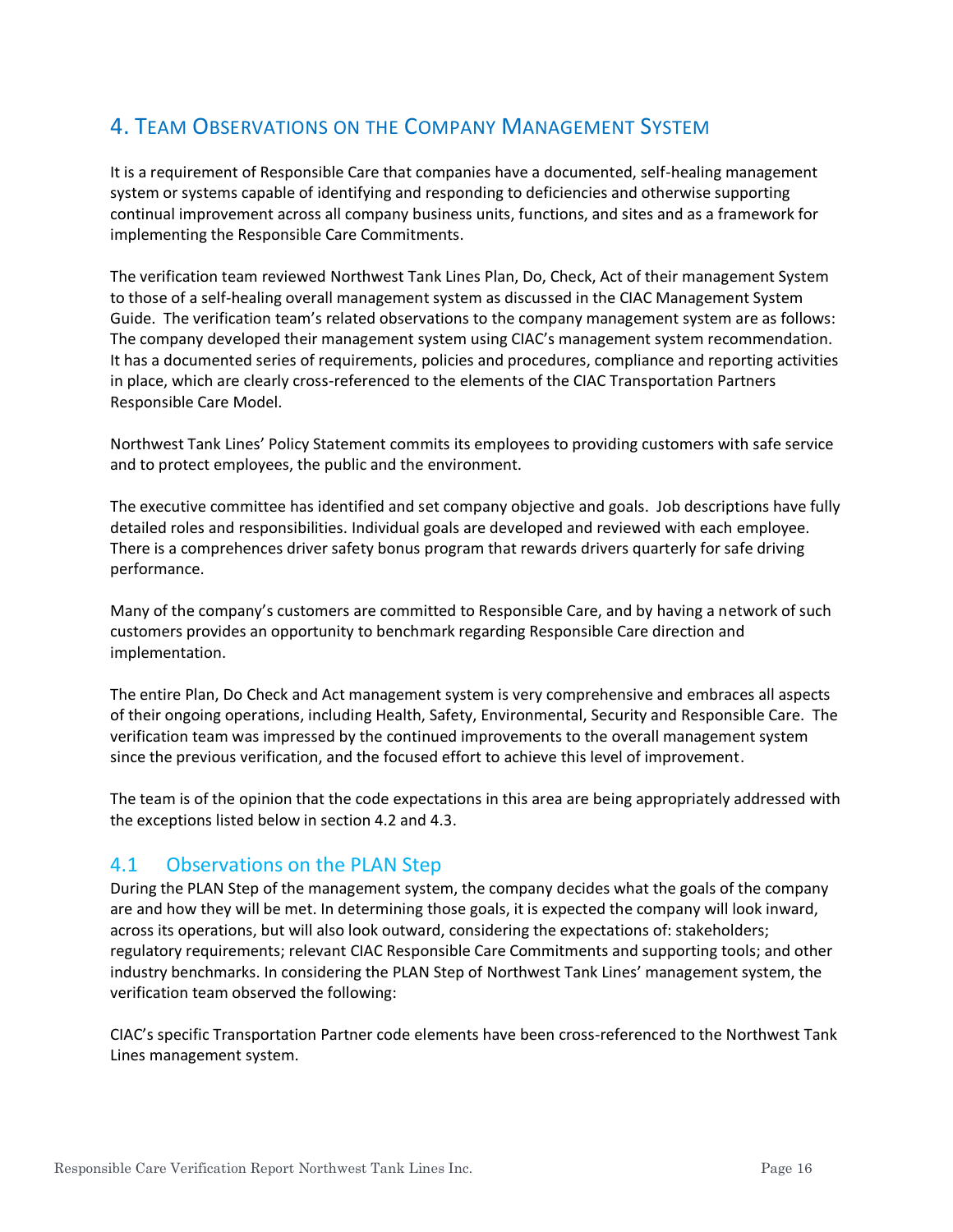To ensure personnel are current on environmental, health and safety regulations and standard a listing/check sheet is maintained to guide appropriate staff to the relevant sites and information. The company policies and procedures include strong reference to Responsible Care and the organizational structure around Responsible Care is strong, with a dedicated resource to ensure that the Responsible Care ethic, principles and codes of practice are consistent across the organization.

Northwest Tank lines is a member of the Chemistry Industry Association of Canada (CIAC), National Tank Truck Carriers, Liquid Petroleum Emergency Response Corporation, Customs-Trade Partnership Against Terrorism (C-TPAT), Partners in Border Protection (PIP).

The team is of the opinion that CIAC's Responsible Care management system expectations in this area are being met.

# 4.2 Observations on the Do Step

During the Do Step in the management system, the company converts the decisions of the PLAN Step into action and ensures awareness and understanding by all involved. It is expected that the company will implement an organizational structure, assign responsibilities to appropriate personnel, supply sufficient training and resources to execute planned actions and develop and document standards, procedures and programs, as applicable.

In considering the DO Step of Northwest Tank Lines' management system, the verification team observed the following:

Once Northwest Tank Lines' annual goals and objectives are developed, including those that support Responsible Care® and Health, Safety, Environmental and Security, they are cascaded throughout the company. Key personnel have detailed annual key activities and goals aligned with those of the overall organization. Quarterly HSE planning sessions are held with clearly defined actions and responsibilities. Quarterly safety meetings are held with drivers. Weekly meetings/teleconferences are held to monitor ongoing performance and address issues as need. New customer profiles are developed with the participation of all departments for new business opportunities. Job task analysis is completed for each customer and product. Route risk is developed for each product and route.

The team is of the opinion that CIAC's Responsible Care management system expectations in this area are being appropriately addressed with the exception listed below.

#### *Finding Requiring Action*

It is a Finding Requiring Action to document in the Northwest Tank Lines' Health Safety and Environmental management system (i.e. in elements 2.1 and 4.3) the requirement to undertake the existing processes for assessment of suppliers and customers.

#### *Improvement Opportunity*

- Consider implementing a formal annual Responsible Care refresher to supplement safety meeting RC discussions.
- Consider including a reference to Responsible Care in the text of the Policy Statement, Safety Policy, Security Policy and Environmental Policy (beyond the Responsible Care logo).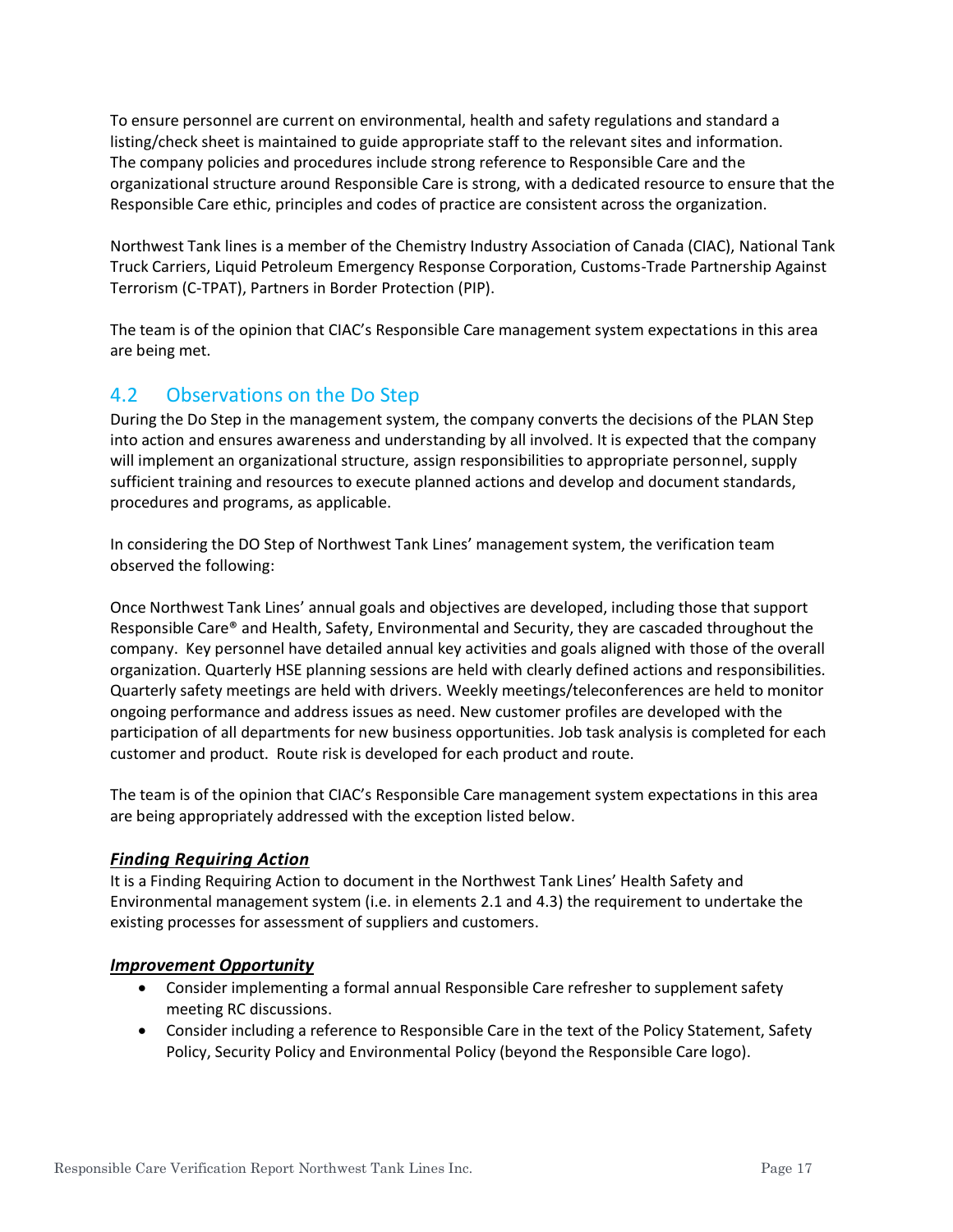• Consider adding debriefing in the corporate ER plan as a component of all emergency response plan exercises and incidents including actual incidents and test conducted by contracted ER service providers.

#### 4.3 Observations on the Check Step

During the CHECK Step in the management system, actions carried out in the DO Step are assessed to determine if they are actually being carried out according to plan, and whether they are achieving the desired outcomes and delivering continual improvement. Here, the overall management system and components will be reviewed along with employee competences for assigned responsibilities, internal and external audits will be undertaken, incidents will be assessed to identify root causes, and performance measurement will be conducted and reviewed.

In considering the Check Step of Northwest Tank Lines' management system, the verification team observed the following:

Northwest Tank Lines' management system includes a comprehensive audit process with defined protocols to verify compliance with Northwest Tank Lines' Health, Safety, Environmental and Security management system including policies, procedures, programs, instructions and Responsible Care requirements. The system is properly documented to allow verification and provide structure. Health, Safety, Environmental and Security compliance activities including permit reviews/renewals, reporting requirements, inspections and checklists. The program includes annual audits of the management system.

An annual employee survey is also in place.

Each incident/accident is tracked to completion and signed off by senior management.

The team is of the opinion that CIAC's Responsible Care management system expectations in this area are being appropriately addressed with the exceptions listed below.

#### *Finding Requiring Action*

- It is a Finding Requiring Action to have a documented process to communicate risk to immediate neighbours at company-operated facilities (even if there is no off-site risk), and to ensure that risk communication to immediate neighbours is done at third party service providers, where it is determined that there is off-site risk. This will require that risk assessments are carried out in order to determine what needs to be communicated at company-operated facilities, and if risk communication is necessary at third party service providers. These requirements are based on TransCAER elements 1.3 and 1.4 of the Responsible Care Partners Model.
- It is a Finding Requiring Action to document and implement in the management system a formal internal assessment or audit process that confirms Responsible Care is in place. This requirement is included in element 6.2 of the company Management System. This assessment along with a continually maintain Partner's model cross reference would provide support for the signing of the annual attestation.

#### *Successful Practices*

• Senior executive sign off on each incident/accident investigation.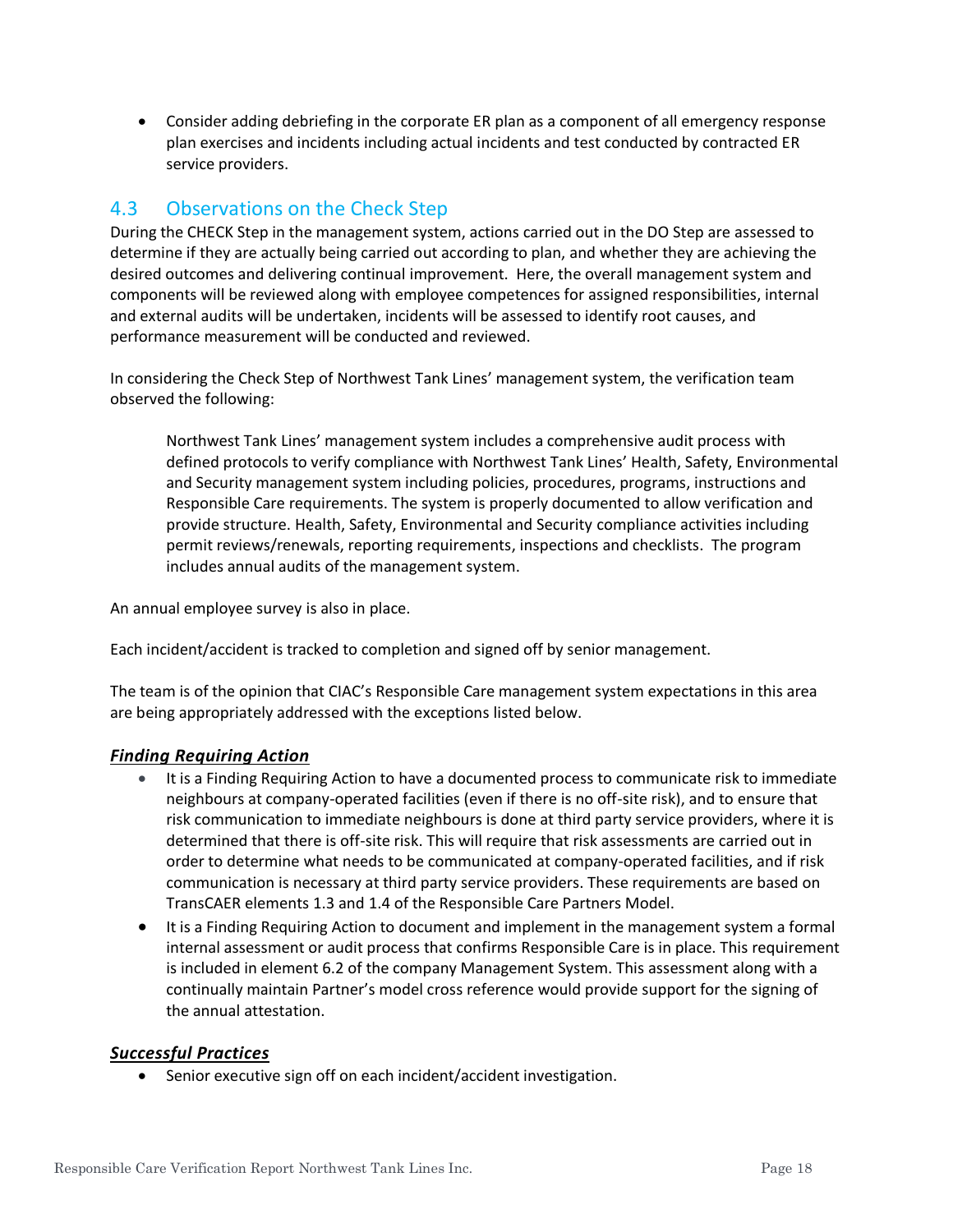#### 4.4 Observations on the Act Step

During the ACT Step in the management system, the company translates the results of the CHECK Step into corrective actions for improvement. This includes revisiting the PLAN Step to decide whether changes are required for the company's stated goals or action plans, policies and procedures for achieving those goals. Considerations when examining the Act Step include whether and how: audit and review findings are responded to; performance is communicated internally and externally; employee and contractor performance is rewarded and corrected, etc.

In considering the Act Step of Northwest Tank Lines' management system, the verification team observed the following:

The team is of the opinion that CIAC's Responsible Care management system expectations in this area are being addressed.

#### *Improvement Opportunity*

• Ensure that the annual Responsible Care attestation is signed by the most senior company executive.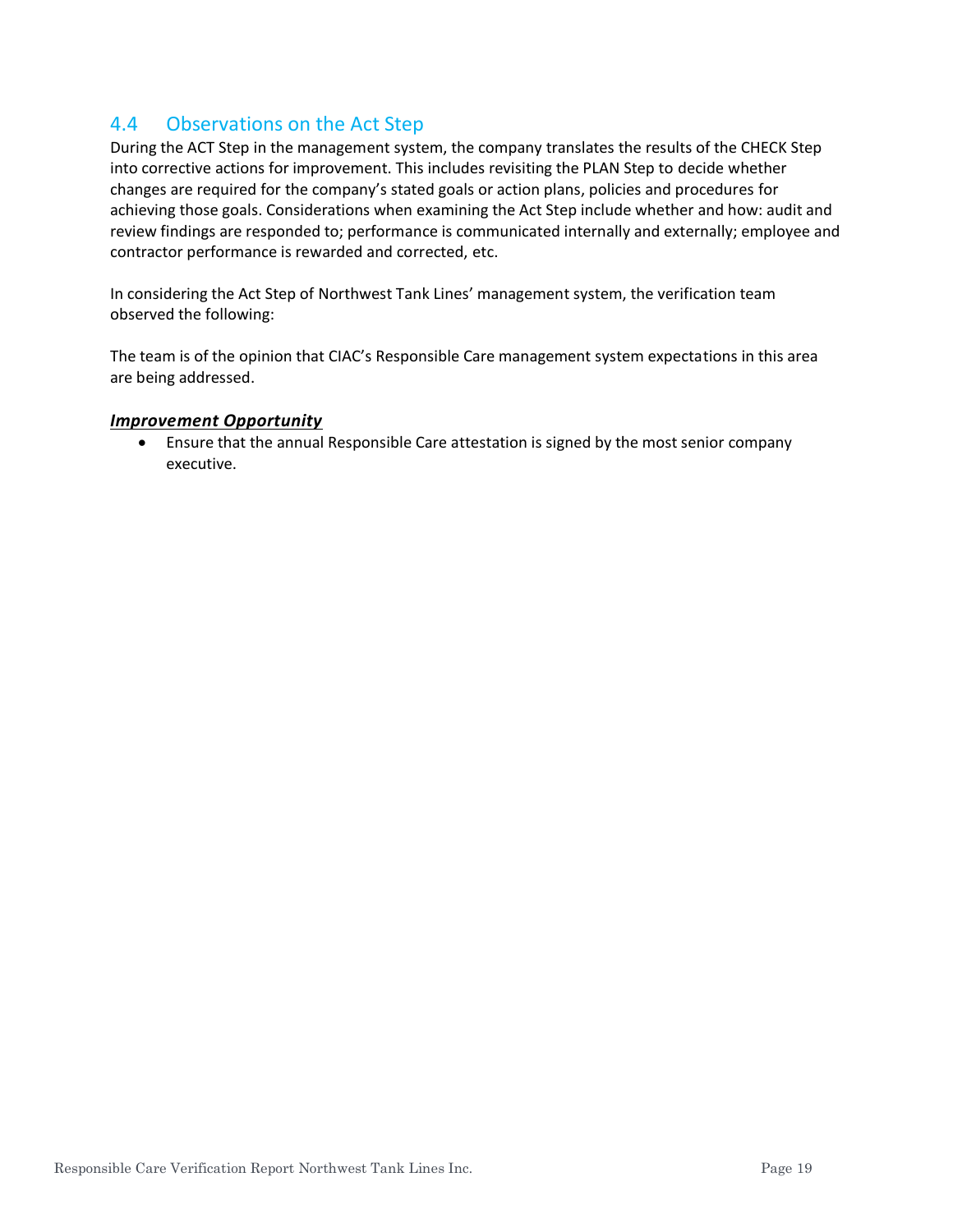# 5. TEAM OBSERVATIONS ON THE RESPONSIBLE CARE ETHIC AND PRINCIPLES FOR **SUSTAINABILITY**

Each CIAC member company is formally committed to the ethic of "*Doing the right thing, and being seen to do the right thing*." This ethic, along with the principles for sustainability, is expected to guide the company's decision making and practices. In conducting the verification, the team is looking to understand how well the ethic is understood and adopted within the company, the degree to which the principles drives the manner in which the company does its business and on how the company sees and fulfills its role in areas of social responsibility.

The verification team observed Northwest Tank Lines' decision making processes and actions and compared and contrasted the attributes of those with the attributes of a company guided by the Responsible care Ethic and Principles for Sustainability. The verification team's related observations on the company's application of the Responsible Care Ethic and Principles for Sustainability are as follows:

#### • **Work for the improvement of people's lives and the environment, while striving to do no harm.**

Northwest Tank Lines have a comprehensive HS&E management program, the effectiveness of which is evidenced by continuously improving results having being achieved since the last verification. Including top quartile compensation, excellent health benefits and work life balance events. Drivers are empowered regarding safety. They have state of the art equipment and on-board technology. They view the CIAC re-verifications process as a tool to understand issues and make improvements. They want to be transparent with society about what they do. Complying with hours of service requirements is important for the well-being of both drivers and communities and are improving on this with new electronic tracking.

• **Be accountable and responsive to the public especially our local communities, who have the right to know the risks and benefits of what we do.**

Northwest Tank Lines' 25 years of participation in TransCAER activities is their main link to the communities they operate in.

• **Take preventive action to protect health and the environment.**

Northwest Tank Lines' continues to invest in state of the art equipment with speed limiters, rollover stabilizers, on-board communications and Elogs. They consult with other responsible customers, service providers and equipment manufacturers. They have an incident/accident investigation process that thoroughly investigates and takes corrective actions.

#### • **Innovate for safer products and processes that conserve resources and provide enhanced value.**

Northwest Tank Lines is a member of advocacy organizations NTTC and BCTA. They Interacts with tractor and tanker manufacturers to influence continuously improve in designs to obtain a high level of safety and efficiency.

#### • **Understand and meet expectations for social responsibility.**

The theme of all Northwest Tank Lines' corporate donations is to support organizations which work to improve lives of children. Below are examples of some of these:

- Big Brothers and Big Sisters
- Ross Lumb Memorial Fund
- Haywood Securities Children's Charity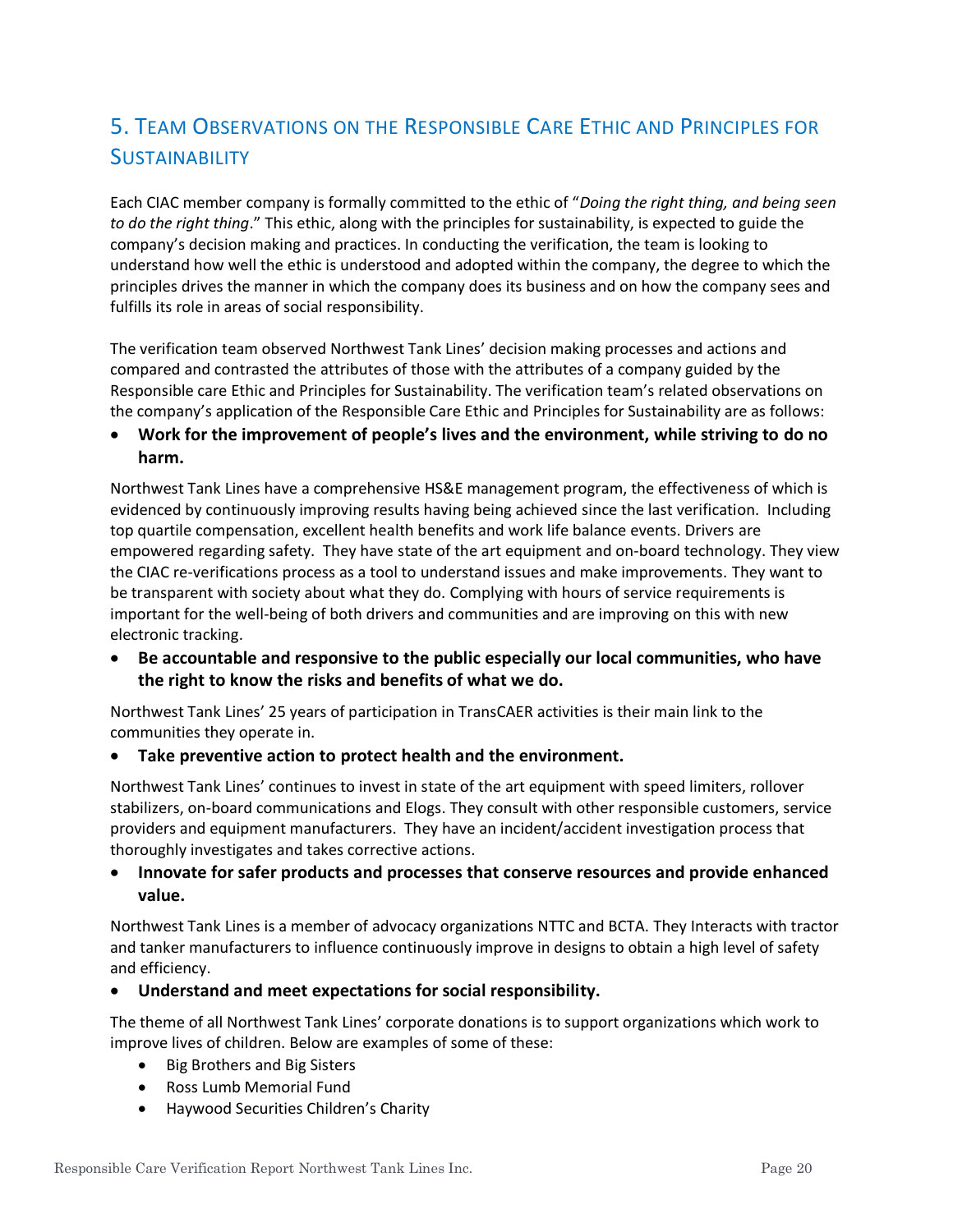- University and College employee children scholarship
- The hiring of summer students (employees' children)

A code of ethics is in place for all employees.

• **Work with all stakeholders for public policy and standards that enhance sustainability, act to advance legal requirement and meet or exceed their letter and spirit.**

Northwest Tank Lines' membership in CIAC, NTTC and BC TransCAER associations provides a conduit to promote change.

• **Promote awareness of Responsible Care, and inspire others to commit to the principles.**

The team is of the opinion that the Responsible Care ethic underpins the company's actions and decision making processes, that they promote the awareness of Responsible Care as detailed in section 3.6 of this report and are committed to the principles as evidenced by the various initiatives and continuously improving results documented throughout this report.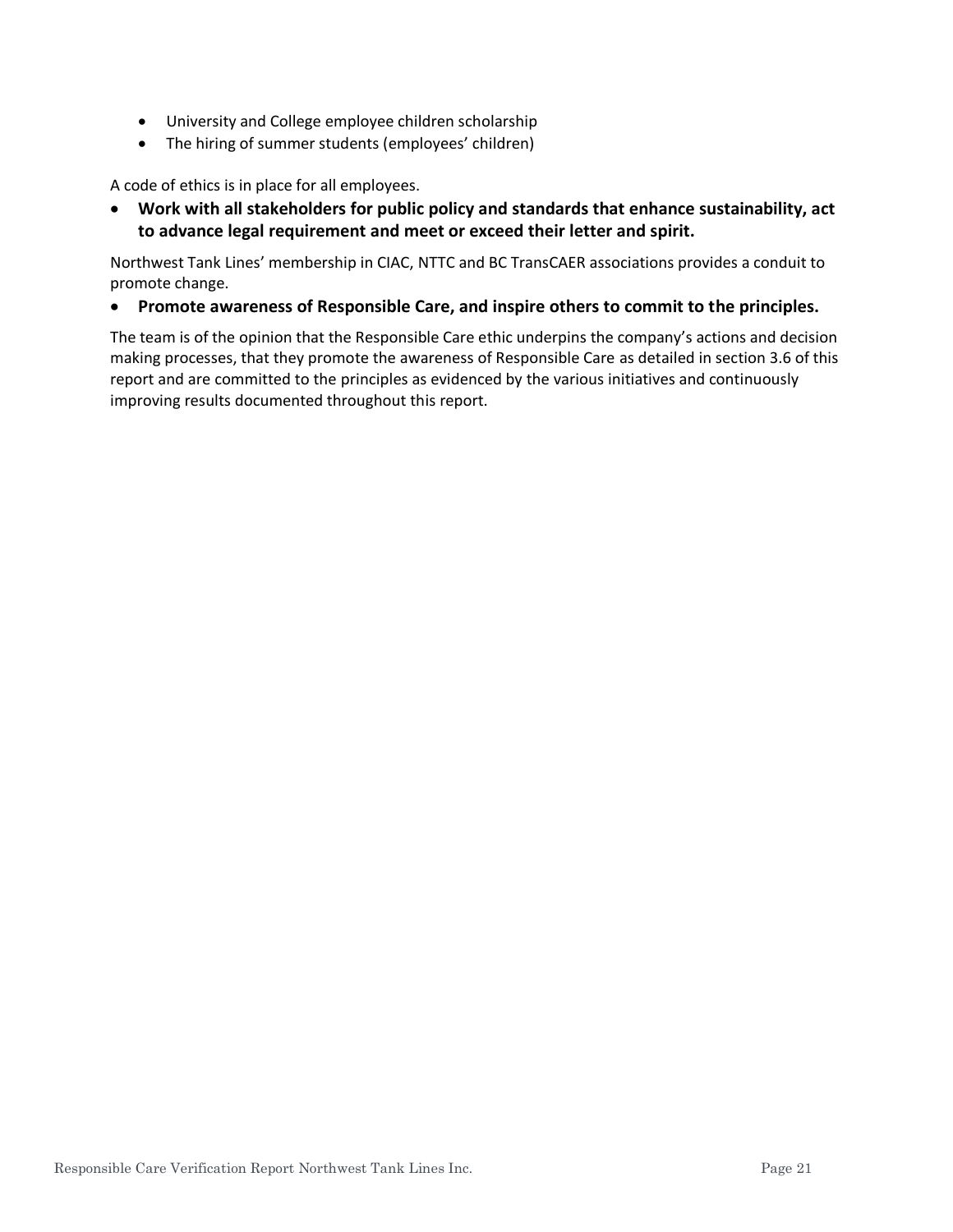# 6. VERIFICATION TEAM CONCLUSION

As a result of the examination conducted, and in consideration of the observations communicated within this report, the verification team is of the opinion that the Responsible Care Ethic and Principles for Sustainability are guiding company decisions and actions, and that a self-healing management system is in place to drive continual improvement. The team believes that the company is capable of responding to the range of Findings Requiring Action identified during the verification, as summarized in the Executive Summary and discussed in detail in the report. The verification is complete and no further involvement is required by the verification team.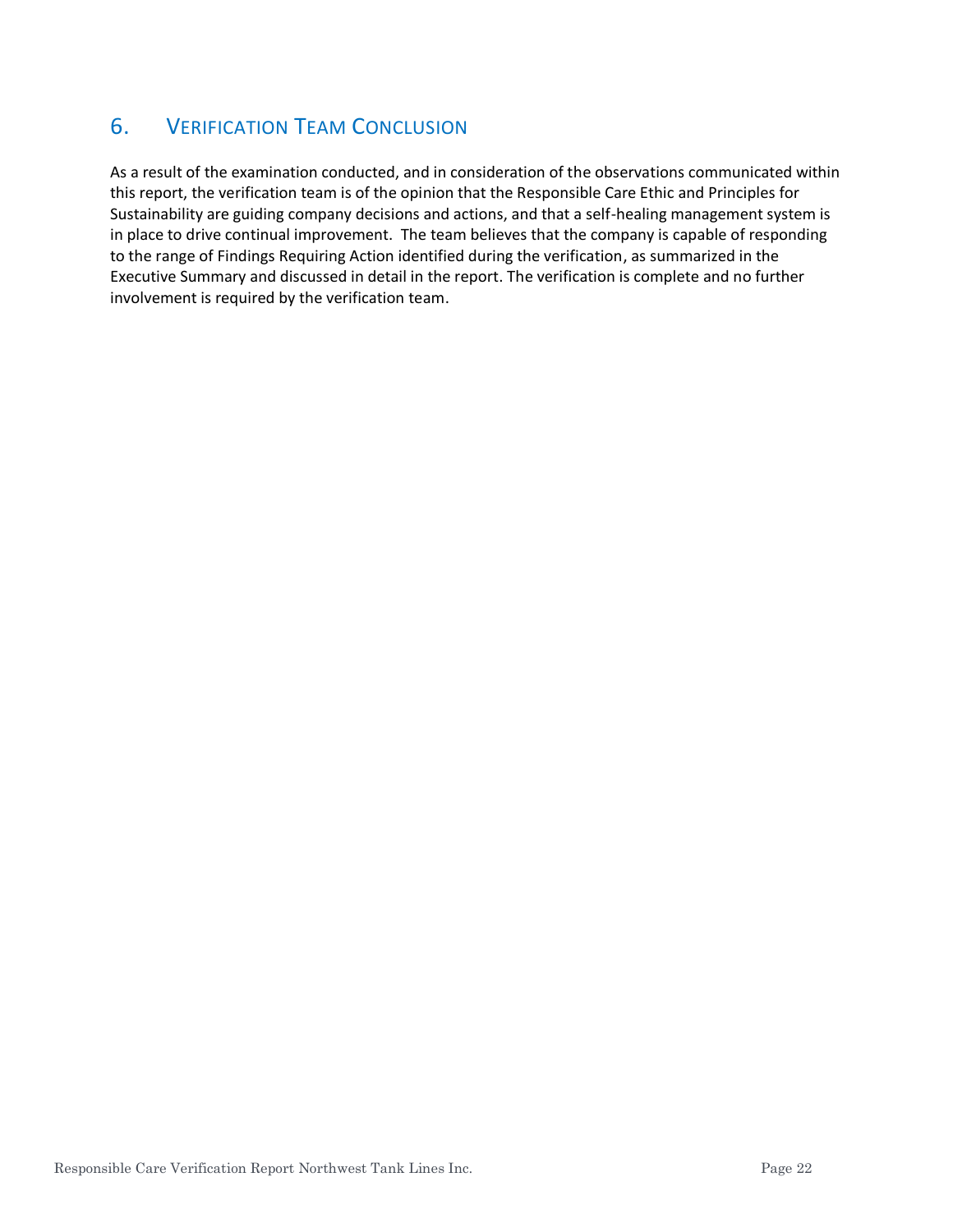# ATTACHMENT 1

# COMPANY RESPONSE TO VERIFICATION TEAM REPORT

On behalf of Northwest Tank Lines Inc. I have reviewed this verification report. The observations and conclusions contained in the report have been discussed with the verification team.

Northwest Tank Lines Inc. will communicate the results of the verification exercise with its CIAC peers at their next meeting, and will discuss the verification results with our stakeholders, including those representing communities near our operating sites.

We will give consideration to the Improvement Opportunities identified by verification team and will assist the CIAC in communicating and sharing the identified Successful Practices to other CIAC members. Plans will be developed and implemented to respond to the Findings Requiring Action identified by the verification team. Our progress in implementing those plans will be discussed when preparing our Annual Statement of Re-Commitment to Responsible Care, and communicated to the verification team at the time of our next verification.

Trula Normandeau Coordinator - Health, Safety and Environment Northwest Tank Lines Inc. January 30, 2013